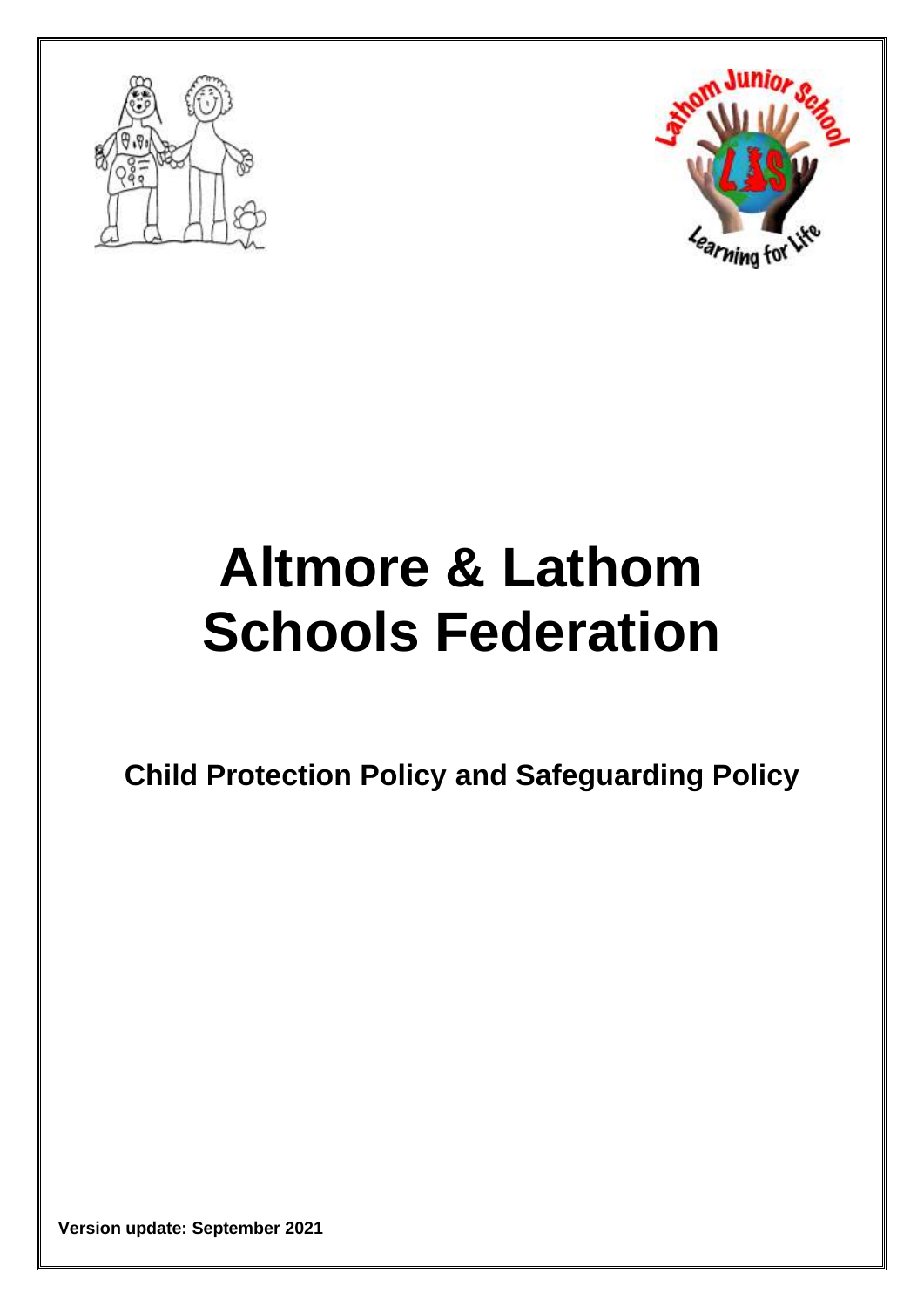## **CONTENTS**

- **1. Introduction – Safeguarding and Child Protection Policy Statement** (page 2)
- **2. Statutory framework** (page 2)
- **3. School Roles and Responsibilities** (page 3)
- **4. Types of abuse/specific safeguarding issues** (page 9)
- **5. School procedures** (page 14)
- **6. Training** (page 16)
- **7. Professional Confidentiality** (page 17)
- **8. Records and Information sharing** (page 17)
- **9. Interagency working** (page 18)
- **10. Allegations against members of the workforce** (page 19)
- **11. Whistleblowing** (page 20)
- **APPENDIX 1**  Newham Joint Position Statement on *Everyone's Invited* (page 21)
- **APPENDIX 2** Newham Early Help offer (page 21)
- **APPENDIX 3**  Recording a Safeguarding concern (page 22)
- **APPENDIX 4** Body plans (page 24)
- **APPENDIX 5** Guidance on when to make a referral to Newham MASH (page 26)
- **APPENDIX 6** COVID-19 guidance (page 26)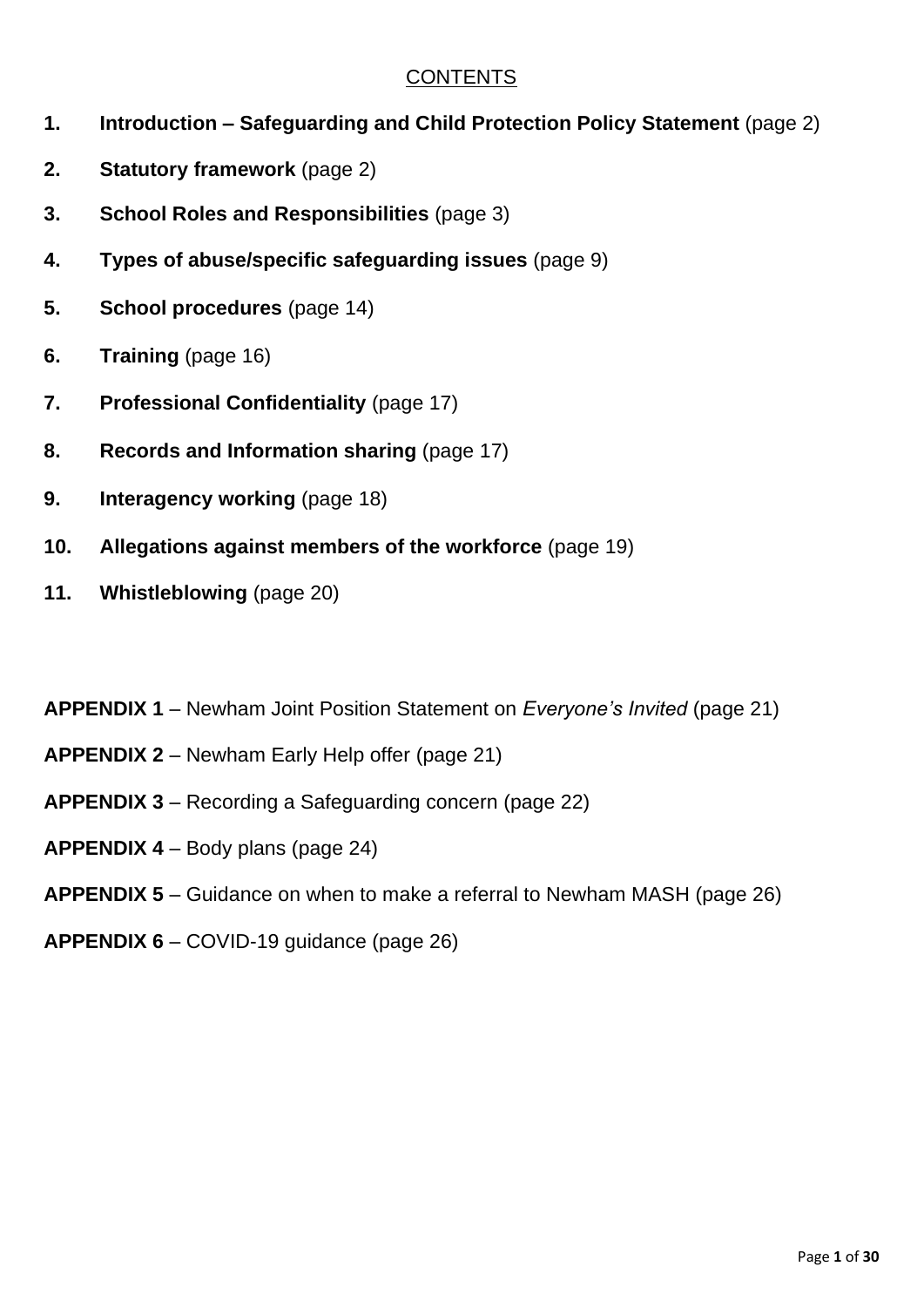#### **1. Introduction and Policy Statement**

Our school is committed to develop and sustain a strong safeguarding culture which supports us all to safeguard children and creates a positive and respectful learning environment in which everyone can flourish.

*"Schools and colleges and their staff are an important part of the wider safeguarding system for children. Safeguarding and promoting the welfare of children is everyone's responsibility. Everyone who comes into contact with children and their families has a role to play. In order to fulfil this responsibility effectively, all professionals should make sure their approach is child-centred. This means they should consider at all times, what is in the best interests of the child".*

#### *(Keeping Children Safe in Education – DfE, September 2021)*

All schools are required to have a Child Protection and Safeguarding Policy that guides the procedures and practices for all school staff, parents, governors, volunteers and the wider school community with regard to safeguarding children and promoting their welfare. It forms part of the safeguarding arrangements for our school and should be read along with a number of other policies and documents:

- Anti-bullying
- Attendance
- Behaviour Management and Physical Intervention
- Complaints
- Educational visits
- Equality
- Health and Safety including site security
- Online/E-safety/Mobile Phone
- Safer Recruitment
- Social Media and Photography
- Staff Code of Conduct
- Whistleblowing

Altmore & Lathom Schools recognise that no single professional can have a full picture of a child's needs and circumstances. If children and families are to receive the right help at the right time, everyone who comes into contact with them has a role to play in identifying concerns, sharing information and taking prompt action.

This policy should also be read in conjunction with *Keeping Children Safe in Education, DfE 2021.* [Keeping](https://assets.publishing.service.gov.uk/government/uploads/system/uploads/attachment_data/file/1021914/KCSIE_2021_September_guidance.pdf)  [Children safe in Education September 2021](https://assets.publishing.service.gov.uk/government/uploads/system/uploads/attachment_data/file/1021914/KCSIE_2021_September_guidance.pdf) and with reference to the *Education inspection Framework, Ofsted 2021* [The Education Inspection Framework Ofsted 2021](https://www.gov.uk/government/publications/education-inspection-framework/education-inspection-framework)

Also see the Newham Joint Position Statement on *Everyone's Invited* – Safeguarding all our children and young people in Newham, LBN 2021. (see **Appendix 1 page 21**)

All staff should read Part One of Keeping Children Safe in Education 2021, together with Annex B of KCSiE 21, and '*What to do if you're worried a child is being abused: Advice for practitioners'* (DfE March 2015). [What](https://assets.publishing.service.gov.uk/government/uploads/system/uploads/attachment_data/file/419604/What_to_do_if_you_re_worried_a_child_is_being_abused.pdf)  [to do if you're worried a child is being abused.pdf](https://assets.publishing.service.gov.uk/government/uploads/system/uploads/attachment_data/file/419604/What_to_do_if_you_re_worried_a_child_is_being_abused.pdf)

Our school fully recognises the contribution it can make to protect children from harm and supporting and promoting the welfare of all children who are registered pupils at our school. This is defined in *Keeping Children Safe in Education, DfE 2021* as:

- **Protecting** children from maltreatment
- **Preventing** impairment of children's mental and physical health or development
- **Ensuring** that children grow up in circumstances consistent with the provision of safe and effective care
- **Taking action** to enable all children to have the best outcomes

This policy is available in hard copy or from our websites:

- www.altmore.newham.sch.uk www.lathom.newham.sch.uk
- 

#### **2. Statutory framework**

The Education Act 2002 Section 175, *(Section 157 for Independent schools)* places a statutory responsibility on the Governing Board to have policies and procedures in place that safeguard and promote the welfare of children who are pupils of the school.

The development of appropriate procedures and the monitoring of good practice in the London Borough of Newham are the responsibilities of the Newham Safeguarding Children Partnership (NSCP). In Newham all professionals must work in accordance with the London Child Protection Procedures.

Our school also works in accordance with the following legislation and guidance: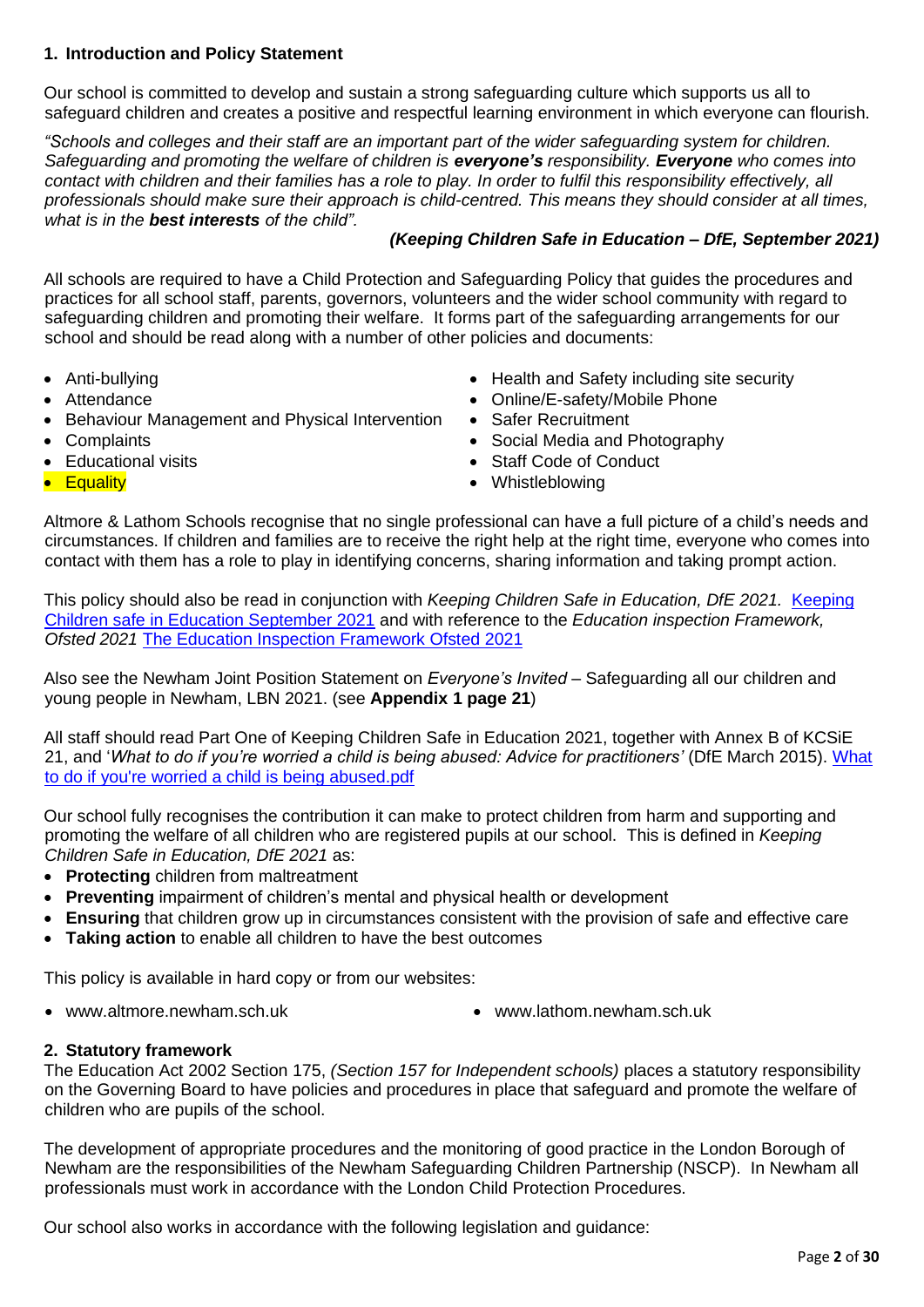- [Schools COVID-19 Operational Guidance \(DfE September 2021\)](https://www.gov.uk/government/publications/actions-for-schools-during-the-coronavirus-outbreak/schools-covid-19-operational-guidance)
- [Keeping Children Safe in Education September](https://assets.publishing.service.gov.uk/government/uploads/system/uploads/attachment_data/file/912592/Keeping_children_safe_in_education_Sep_2020.pdf) 2020.pdf
- [Working Together to Safeguard Children \(HMG, 2018\)](http://www.gov.uk/government/publications/working-together-to-safeguard-children--2)
- [Education Act \(2002\)](http://www.legislation.gov.uk/ukpga/2002/32/contents)
- [Counter-Terrorism and Security Act \(HMG, 2015\)](http://www.legislation.gov.uk/ukpga/2015/6/contents)
- The Prevent duty [Departmental advice for schools and childcare providers \(DfE 2015\)](https://www.gov.uk/government/publications/protecting-children-from-radicalisation-the-prevent-duty)
- [Prevent Duty Guidance for Further Education Establishments in England and Wales \(HMG, 2015\)](https://www.gov.uk/government/publications/prevent-duty-guidance)
- [Serious Crime Act 2015 \(Home Office 2015\)](https://www.gov.uk/government/collections/serious-crime-bill)
- [Sexual Offences Act \(2003\)](http://www.legislation.gov.uk/ukpga/2003/42/contents)
- [Education \(Pupil Registration\) Regulations 2006](http://www.legislation.gov.uk/uksi/2006/1751/regulation/8/made)
- [General Data Protection Regulations 2018 \(GDPR\)](https://www.gov.uk/government/publications/guide-to-the-general-data-protection-regulation)
- [What to do if you're worried a child is being abused \(HMG, 2015\)](https://assets.publishing.service.gov.uk/government/uploads/system/uploads/attachment_data/file/419604/What_to_do_if_you_re_worried_a_child_is_being_abused.pdf)
- [Searching, screening and confiscation \(DfE, 2018\)](https://assets.publishing.service.gov.uk/government/uploads/system/uploads/attachment_data/file/674416/Searching_screening_and_confiscation.pdf)
- [Children Act 1989](http://www.legislation.gov.uk/ukpga/1989/41/contents)
- [Children Act 2004](http://www.legislation.gov.uk/ukpga/2004/31/contents)
- [Children and Social Work Act 2017](http://www.legislation.gov.uk/ukpga/2017/16/contents)
- [Modern Slavery Act 2015](http://www.legislation.gov.uk/ukpga/2015/30/contents/enacted)
- [The Homeless Reduction Act 2017](http://www.legislation.gov.uk/ukpga/2017/13/contents/enacted)
- [Preventing and Tackling Bullying \(DfE, 2017\)](https://assets.publishing.service.gov.uk/government/uploads/system/uploads/attachment_data/file/623895/Preventing_and_tackling_bullying_advice.pdf)
- [Female Genital Mutilation Act 2003 \(S.74 -](https://www.legislation.gov.uk/ukpga/2003/31/contents) Serious Crime Act 2015)
- [Sexual violence and sexual harassment between children in schools and colleges \(DfE, 2017\)](https://assets.publishing.service.gov.uk/government/uploads/system/uploads/attachment_data/file/719902/Sexual_violence_and_sexual_harassment_between_children_in_schools_and_colleges.pdf)
- [Domestic Abuse Act 2021](https://www.legislation.gov.uk/ukpga/2021/17/contents)
- [Domestic abuse -](https://www.gov.uk/guidance/domestic-abuse-how-to-get-help) how to get help
- Information Sharing Advice for practitioners providing safeguarding services to children, young people, [parents and carers. \(DfE July 2018\)](https://assets.publishing.service.gov.uk/government/uploads/system/uploads/attachment_data/file/721581/Information_sharing_advice_practitioners_safeguarding_services.pdf)
- [Advice on Whistleblowing in Maintained Schools \(DfE 2014\)](https://www.gov.uk/guidance/whistleblowing-procedure-for-maintained-schools)
- [Voyeurism \(Offences\) Act 2019](https://www.legislation.gov.uk/ukpga/2019/2/contents/enacted)
- [COVID-19 guidance for full opening of schools](https://www.gov.uk/government/publications/actions-for-schools-during-the-coronavirus-outbreak/guidance-for-full-opening-schools%23section-1-public-health-advice-to-minimise-coronavirus-covid-19-risks)

#### **3. School Roles and Responsibilities**

All adults working with or on behalf of children have a responsibility to protect them and to provide a safe environment that enables them to learn and achieve their full potential. However, there are identified key adults in schools and in the Local Authority who have specific responsibilities under Child Protection procedures. All staff in our school are familiar with the Early Help Offer, (see **Appendix 2 page 21**).

- Executive Headteacher: Sarah Rowlands 07415 800030
- Safeguarding Governor: Muhammed Mashud 020 8472 3555 (Altmore)
- 
- LBN Triage/MASH Duty worker 020 3373 4600
- 

## Role **Name** Name **Name Contact details**

- Lead DSL Sarah Rowlands (EHT) 07415 800030 [sarah.rowlands@alfederation.com](mailto:sarah.rowlands@alfederation.com) • Deputy DSL Carolyn Marles (Altmore) 07415 858146 [carolyn.marles@alfederation.com](mailto:carolyn.marles@alfederation.com) • Deputy DSL Yolanda Musinguzi (Lathom) 07872 823501 [yolanda.musinguzi@alfederation.com](mailto:yolanda.musinguzi@alfederation.com) • Deputy DSL Karen Higgins (AHT – Altmore) 07495 585604 [karen.higgins@alfederation.com](mailto:karen.higgins@alfederation.com) • Deputy DSL Lynn Walton (AHT – Altmore) 07494 440819 [lynn.walton@alfederation.com](mailto:lynn.walton@alfederation.com) • Deputy DSL Kelly Grove (AHT – Altmore) 07494 281735 [kelly.grove@alfederation.com](mailto:kelly.grove@alfederation.com)
- Deputy DSL Janine Lodhia (AHT Lathom) 07572 440500 *[janine.lodhia@alfederation.com](mailto:janine.lodhia@alfederation.com)*
- Deputy DSL Lisa Wenborne (AHT Lathom) 07872 823503 [lisa.wenborne@alfederation.com](mailto:lisa.wenborne@alfederation.com)
- 
- Deputy DSL Sandie Boulter (CC Altmore) 07939 949878 [sandra.boulter@alfederation.com](mailto:sandra.boulter@alfederation.com)
- Deputy DSL Vicky Cunningham (CC Altmore) 07961 632920 [vicky.cunningham@alfederation.com](mailto:vicky.cunningham@alfederation.com)

• LADO Nick Pratt 020 3373 3803

• Chair of Governors: Muhammad Mashud 020 8472 0386 (Lathom)

• Deputy DSL Zena Holroyd-Doveton (Lathom) 07712 829131 [zena.holroyd-doveton@alfederation.com](mailto:zena.holroyd-doveton@alfederation.com)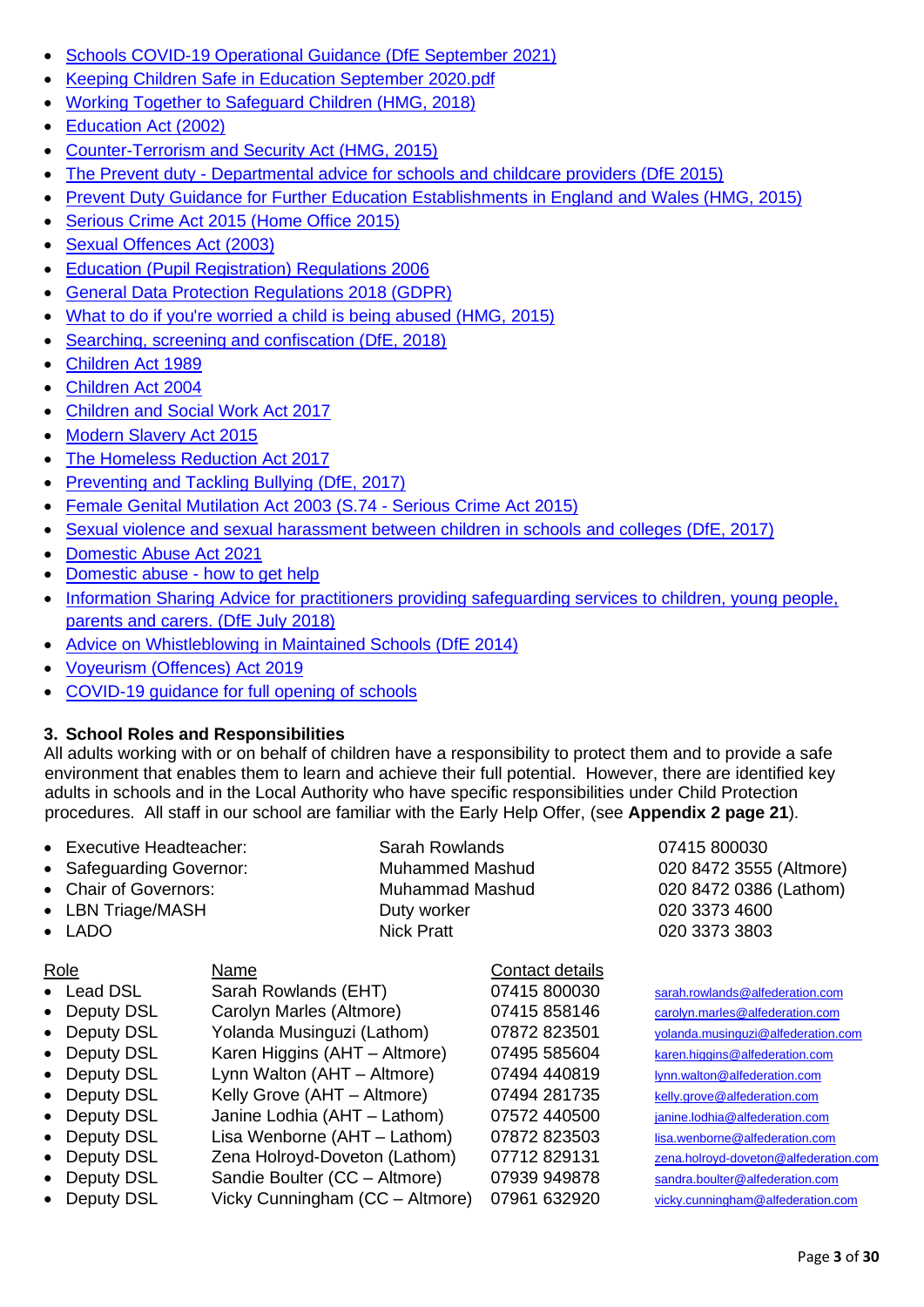#### **3.1 The Governing Board**

The Governing Board ensures that a strong Safeguarding culture is embedded within the school, that our commitment to keep our children safe is explicit and understood by all in the school community and that our practice reflects the Governors' vision and values.

The Governing Board ensures that all required policies relating to child protection and safeguarding (including Covid-19 requirements and guidance) are in place and that the child protection policy reflects statutory and local guidance. Safeguarding is a standing item on the agenda of all Governors' meetings. The policy is reviewed at least annually.

The Governing Board ensures that the policies, procedures, practice and professional development and training in our school are effective and comply with the statutory requirements at all times. It will ensure relevant staff have due regard to the relevant data protection principles, which allow them to share (and withhold) personal information as provided for in the Data Protection Act 2018 and the GDPR.

The Governing Board ensures there are a named Designated Safeguarding Lead and Deputy Safeguarding Leads in place and that they have their safeguarding role explicitly in the job description and are trained for the role as set out in Keeping Children Safe in Education 2021. The link governor for safeguarding visits the school regularly for meetings with the DSL and to observe safeguarding in school at first hand. The DSL reports directly to Governors on issues arising from their role which impact on the school.

The Governing Board ensures the school contributes fully to inter-agency working, in line with statutory and local guidance. It ensures that information is stored and shared appropriately and in accordance with the statutory requirements, as set out in the Data Protection Act 2018 and in line with GDPR requirements.

The Governing Board ensures that all staff members and volunteers undergo safeguarding and Child Protection training at induction and that it is then regularly updated. All staff members receive regular safeguarding and Child Protection updates, at least annually, to provide them with the relevant skills and up to date knowledge to keep our children safe. The Governing Board will also ensure that staff have the knowledge, skills and understanding of children who have an allocated Social Worker, Looked After and previously Looked After children in order to recognise their additional vulnerabilities and keep them safe.

The Governing Board ensures that children are taught to keep themselves safe, including online, ensuring that that appropriate filters and monitoring systems for online usage are in place in school. This will include children who are accessing online learning at home. Our children will also be taught how to keep themselves safe through teaching and learning opportunities in RSHE and through whole-school practice led by staff as part of the provision of a rich and balanced curriculum.

The Governing Board and school leadership team are responsible for robust safer recruitment procedures that help to deter, reject or identify people who may abuse children. It adheres to statutory responsibilities to check adults working with children and has recruitment and selection procedures in place (see the school's 'Safer Recruitment' policy for further information). It also ensures that volunteers are appropriately supervised in school. We will undertake a risk assessment and use our professional judgement when deciding whether to obtain an enhanced DBS certificate for any volunteer undertaking unregulated activity.

#### **3.2 The Designated Safeguarding Lead (and Deputies)**

The Designated Safeguarding Lead (DSL) in school takes the lead responsibility for managing Child Protection referrals, safeguarding training and raising awareness of all Child Protection policies and procedures in school and that everyone in school, including temporary staff, volunteers and contractors are aware of these procedures and that they are followed at all times. The DSL is a source of advice and support to other staff on Child Protection matters and make sure that timely referrals to Newham Multi-Agency Safeguarding Hub (MASH) Triage Team are made in accordance with current London Child Protection Procedures. The Designated Safeguarding Lead (DSL) works with the local authority, the Channel programme and other agencies as required. If for any reason the Designated Safeguarding Lead is unavailable, the Deputy Designated Safeguarding Leads (DDSLs) will act in their absence*.* 

The DSL will also be alert to the additional vulnerabilities of children with a Social Worker, ensuring that staff know who those children are, understand their academic progress and attainment and maintain a culture of high aspirations for these children. The DSL will also support staff to identify the challenges that children in this group may face and any additional support and/or adjustments that can be made to best support them.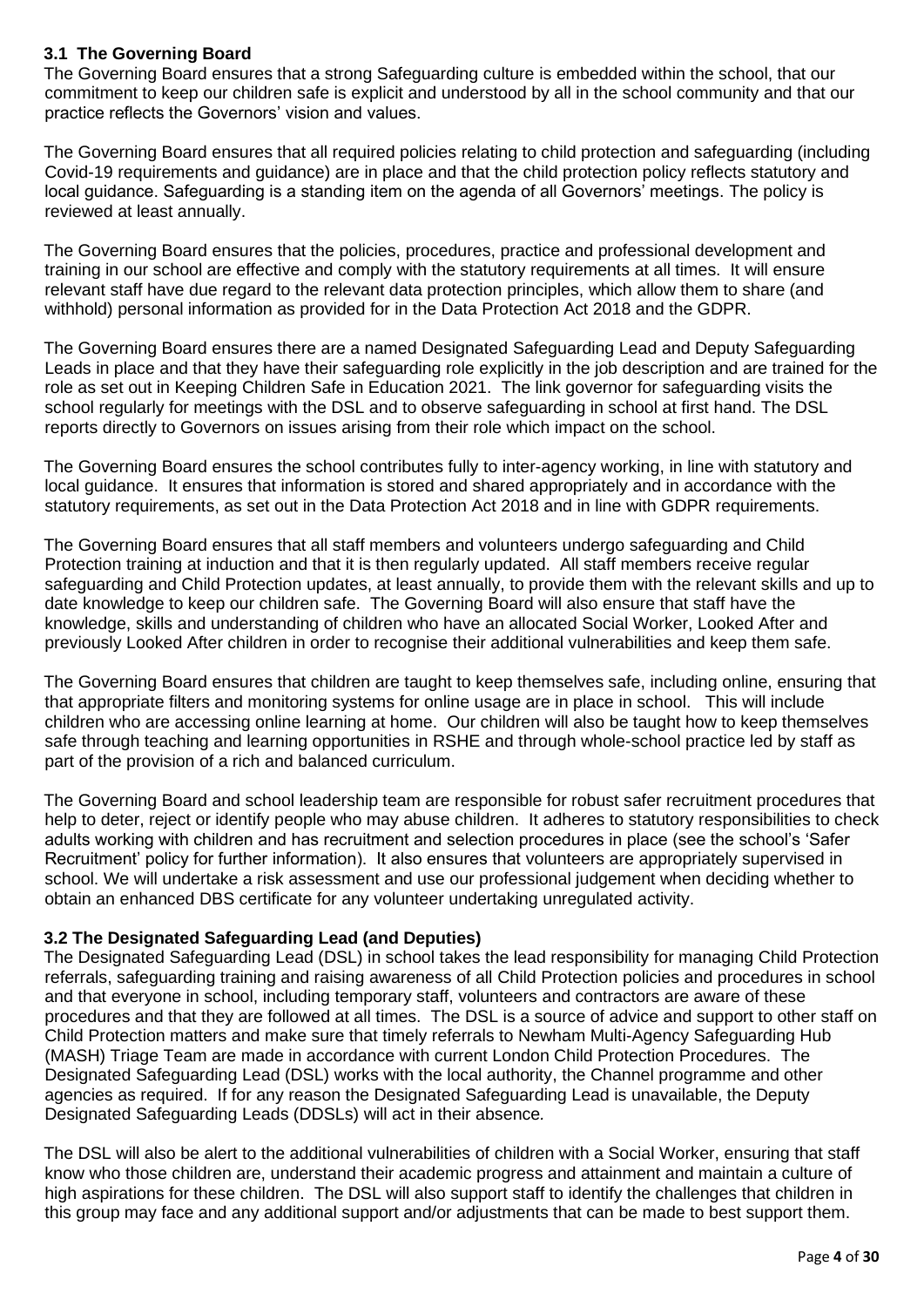In addition, in most cases homelessness would be considered in the context of children living with their families, however, the Designated Safeguarding Lead (DSL) will be alert that some children may be homeless independently and this will require a different level of intervention and support.

#### **3.3 The Executive Headteacher**

The Executive Headteacher works in accordance with the requirements upon all school staff. In addition, the Executive Headteacher ensures that all safeguarding policies and procedures adopted by the Governing Board are followed by all staff. The Executive Headteacher will ensure that children are taught about safeguarding themselves and their peers, including e.g., the emotional impact of on-line nude image sharing, sexist abuse, and body shaming or the sexual targeting of children with SEND or protected characteristics, as part of the broad and balanced curriculum. This includes covering relevant issues through Relationships, Sex and Health Education (RSHE) and through other curricular opportunities. including on-line as part of the broad and balanced curriculum.

The Executive Headteacher ensures that all pupils, individually or collectively through our school council are encouraged to promote the responsible use of social media, practical safety around the school and responsibility for their own and others' wellbeing, as an explicit, valued and integral element of a strong school safeguarding culture.

The Executive Headteacher ensures that there is immediate access to an individual member of staff, appropriately trained, to listen, reassure and provide practical support to move on, for children at need in the school.

The Executive Headteacher ensures that she is satisfied that any children on the school roll placed with an alternative education provider can meet the needs of the child(ren) and obtain written confirmation that the appropriate safeguarding checks have been carried out.

#### **3.4 All School Staff**

Everyone at our school has a responsibility to provide a learning environment in which our children can feel safe to learn. All staff members are prepared to identify children who may benefit from Early Help and understand their role and responsibilities within this process. This includes identifying any emerging problems so appropriate support can be provided and in liaison with the Designated Safeguarding Lead (DSL) report any concerns. All staff members are aware of and follow school processes as set out in this policy and are aware of how to make a referral to the Newham MASH when there is a need to do so.

All staff should be able to reassure victims that they are being taken seriously and that they will be supported and kept safe. A victim should never be given the impression that they are creating a problem by reporting abuse, sexual violence or sexual harassment. Nor should a victim ever be made to feel ashamed for making a report.

We recognise that high self-esteem, confidence, supportive friends and good lines of communication with a trusted adult help to protect children. Our Safeguarding culture in school depends upon every member of staff being proactive in recognising opportunities to promote and support the development of these protective factors.

This includes the use of appropriate forms of online communication directly from staff to children. We use the functions through SeeSaw and the Google Classroom. The use of social media (WhatsApp, Twitter, FB etc.) for this purpose is inappropriate and would be regarded as a serious breach of professional boundaries.

All staff engage with and support children and the school council in promoting responsible use of social media, safety around the school and responsibility for their own and others' wellbeing, as an integral element of a strong school safeguarding culture.

#### **3.5 Keeping Children Safe - Early Help, Safeguarding and Child Protection**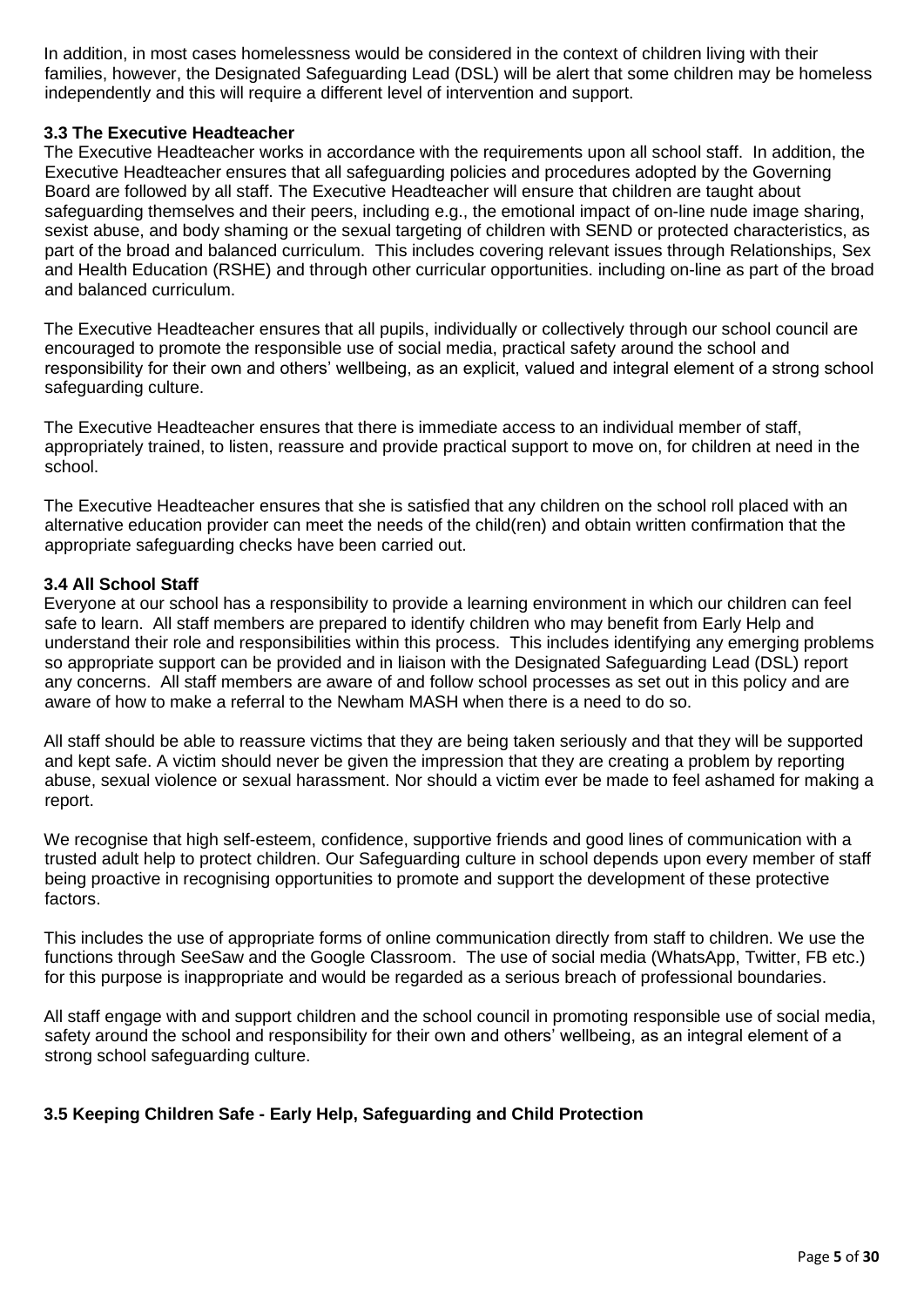#### **Child Protection/Child in Need/Looked After Children**



 **Managing Allegations against Staff** (para. 202)

#### **3.6 Responding to concerns**

All children at The Altmore & Lathom Schools Federation must be able to place their trust and confidence in any adult working in the school. They must feel sure that they can speak about any worries or concerns they may have and that they will be listened to, taken seriously and responded to appropriately. All staff must therefore know what to do if a child chooses to talk to them about any matter which raises child protection concerns.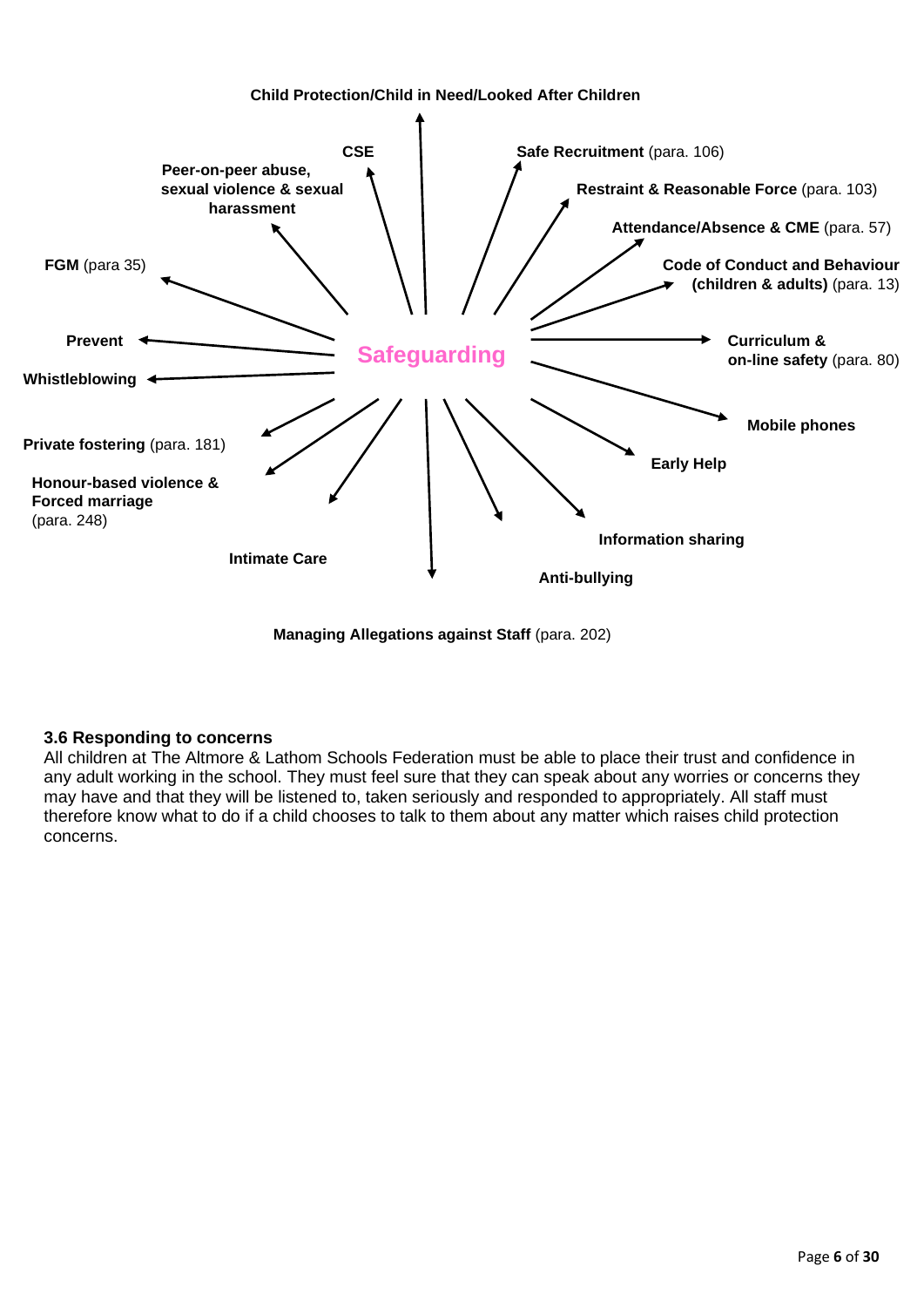## **RESPONDING TO CONCERNS ABOUT A CHILD**

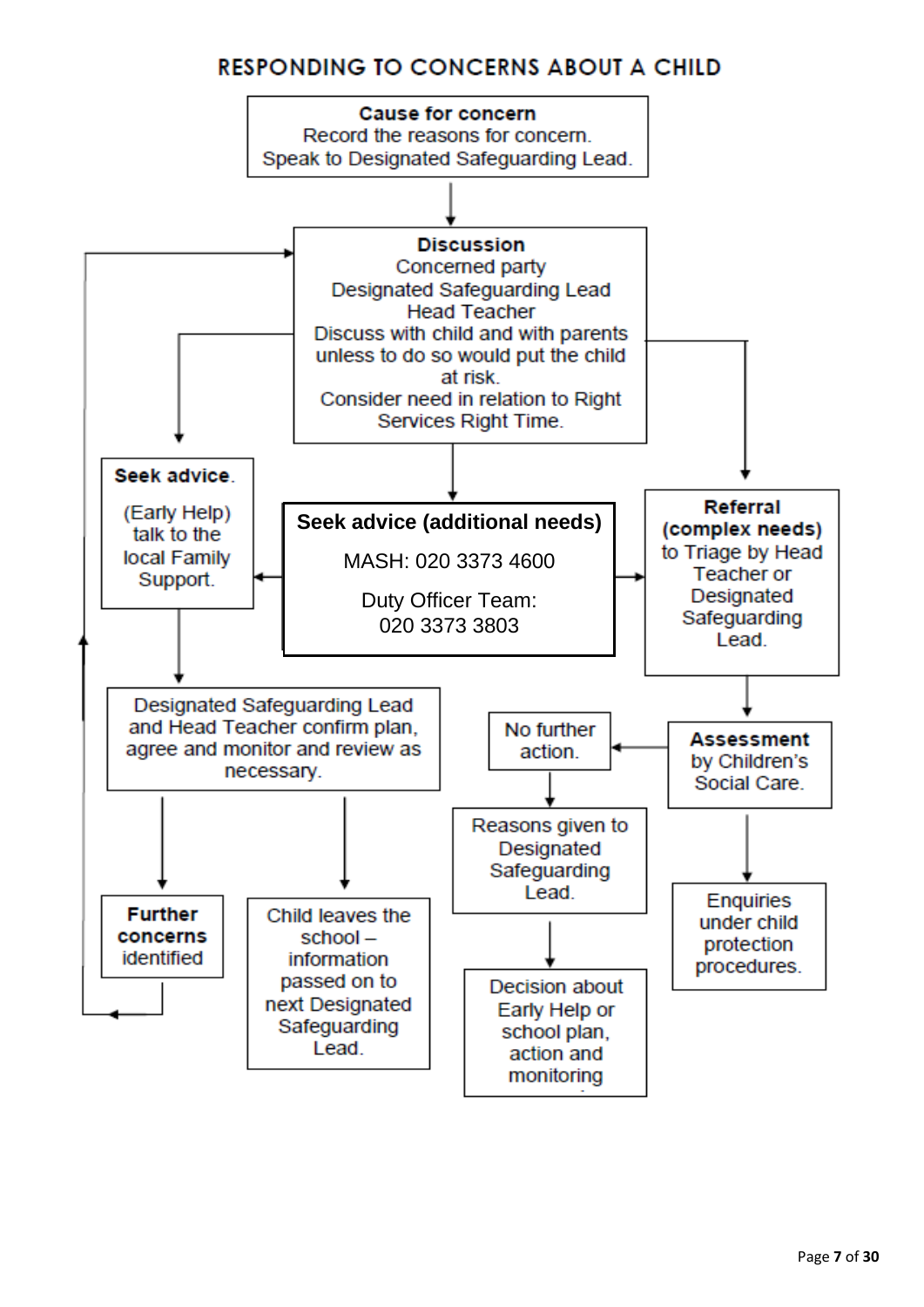# **RESPONDING TO CONCERNS ABOUT AN ADULT**

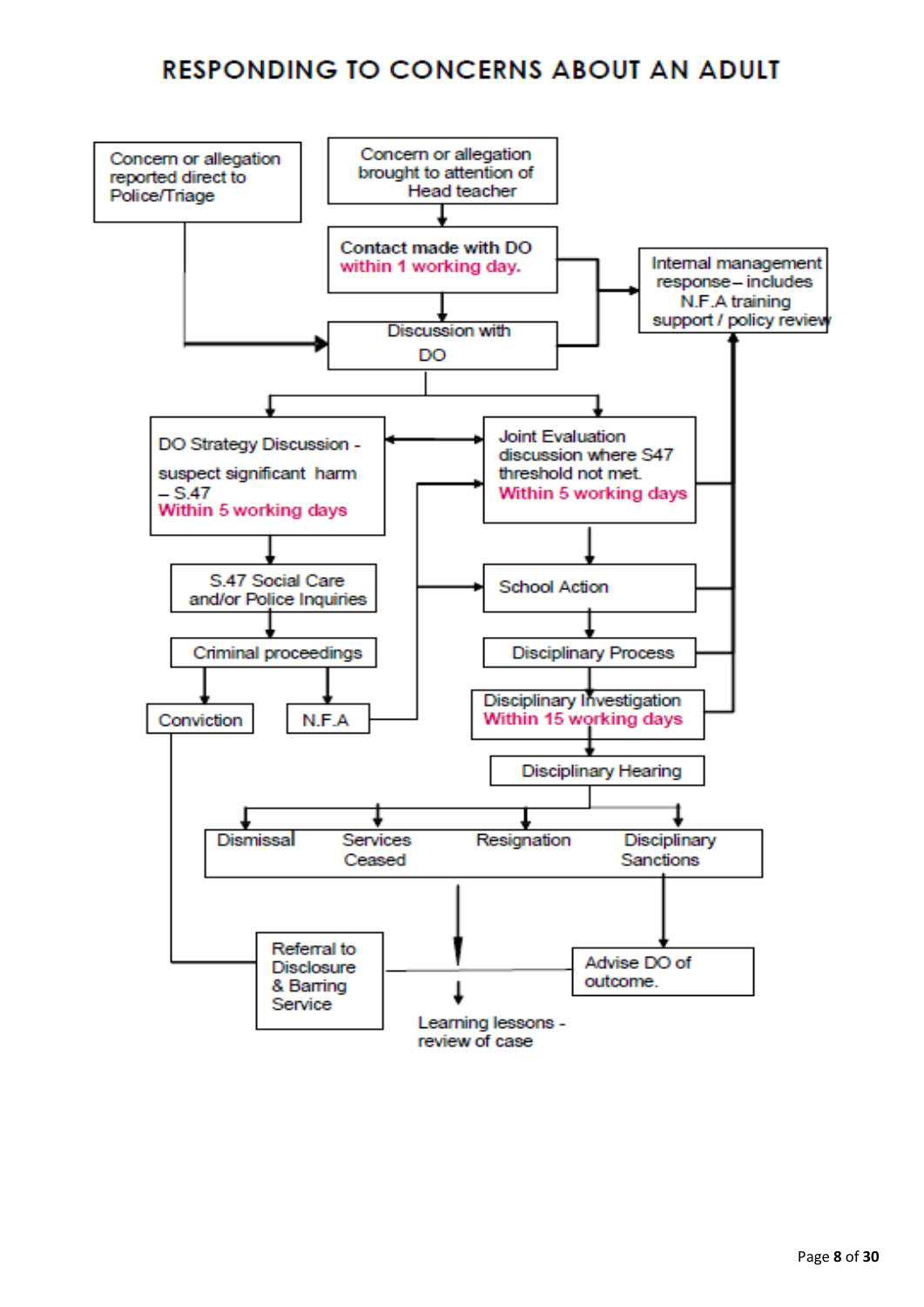#### **4. Types of Abuse/Specific Safeguarding Issues**

**All** staff at The Altmore & Lathom Schools Federation are aware that abuse, neglect and safeguarding issues are rarely standalone events that can be covered by one definition or label. In most cases, multiple issues will overlap with one another. "… All staff should be aware that safeguarding incidents and/or behaviours can be associated with factors outside of school/college and /or can occur between children outside of these environments". (Keeping Children Safe in Education 2021)

The four main types of abuse referred to in Keeping Children Safe in Education are:

• Physical • Emotional • Sexual • Neglect

Our school is aware of the signs of abuse and neglect so we are able to identify children who may be in need of help or protection. Within those four main types of abuse there are a number of specific types of abuse to which we are aware and especially alert.

**Physical abuse**: a form of abuse which may involve hitting, shaking, throwing, poisoning, burning or scalding, drowning, suffocating or otherwise causing physical harm to a child. Physical harm may also be caused when a parent or carer fabricates the symptoms of, or deliberately induces, illness in a child.

**Emotional abuse**: the persistent emotional maltreatment of a child such as to cause severe and adverse effects on the child's emotional development. It may involve conveying to a child that they are worthless or unloved, inadequate, or valued only insofar as they meet the needs of another person. It may include not giving the child opportunities to express their views, deliberately silencing them or 'making fun' of what they say or how they communicate. It may feature age or developmentally inappropriate expectations being imposed on children. These may include interactions that are beyond a child's developmental capability as well as overprotection and limitation of exploration and learning, or preventing the child participating in normal social interaction. It may involve seeing or hearing the ill-treatment of another. It may involve serious bullying (including cyberbullying), causing children frequently to feel frightened or in danger, or the exploitation or corruption of children. Some level of emotional abuse is involved in all types of maltreatment of a child, although it may occur alone.

**Sexual abuse**: involves forcing or enticing a child or young person to take part in sexual activities, not necessarily involving a high level of violence, whether or not the child is aware of what is happening. The activities may involve physical contact, including assault by penetration (for example rape or oral sex) or nonpenetrative acts such as masturbation, kissing, rubbing and touching outside of clothing. They may also include non-contact activities, such as involving children in looking at, or in the production of, sexual images, watching sexual activities, encouraging children to behave in sexually inappropriate ways, or grooming a child in preparation for abuse (including via the internet). Sexual abuse is not solely perpetrated by adult males. Women can also commit acts of sexual abuse, as can other children. The sexual abuse of children by other children is a specific safeguarding issue in education.

**Neglect**: the persistent failure to meet a child's basic physical and/or psychological needs, likely to result in the serious impairment of the child's health or development. Neglect may occur during pregnancy as a result of maternal substance abuse. Once a child is born, neglect may involve a parent or carer failing to: provide adequate food, clothing and shelter (including exclusion from home or abandonment); protect a child from physical and emotional harm or danger; ensure adequate supervision (including the use of inadequate caregivers); or ensure access to appropriate medical care or treatment. It may also include neglect of, or unresponsiveness to, a child's basic emotional needs.

Owing to the nature of the day-to-day relationships children at Altmore & Lathom Schools have with staff, all adults working in the school are particularly well placed to notice any physical, emotional or behavioural signs that a child may be suffering significant harm. We understand that harm means the ill-treatment or impairment of a child's health and/or development, including that caused as a result of witnessing the ill-treatment of another person and we understand that not all children will choose to talk, but may communicate through different ways. We will always be aware of, and alert to any possible indicators that a child is suffering harm.

Our school is aware of the signs of abuse and neglect so we are able to identify children who may be in need of help or protection. Within these four main types of abuse, there are number of specific types of abuse that our school is alert to.

#### **4.1 Peer-on-Peer abuse**

Our schools may be the only stable, secure and safe place in the lives of children at risk of, or who have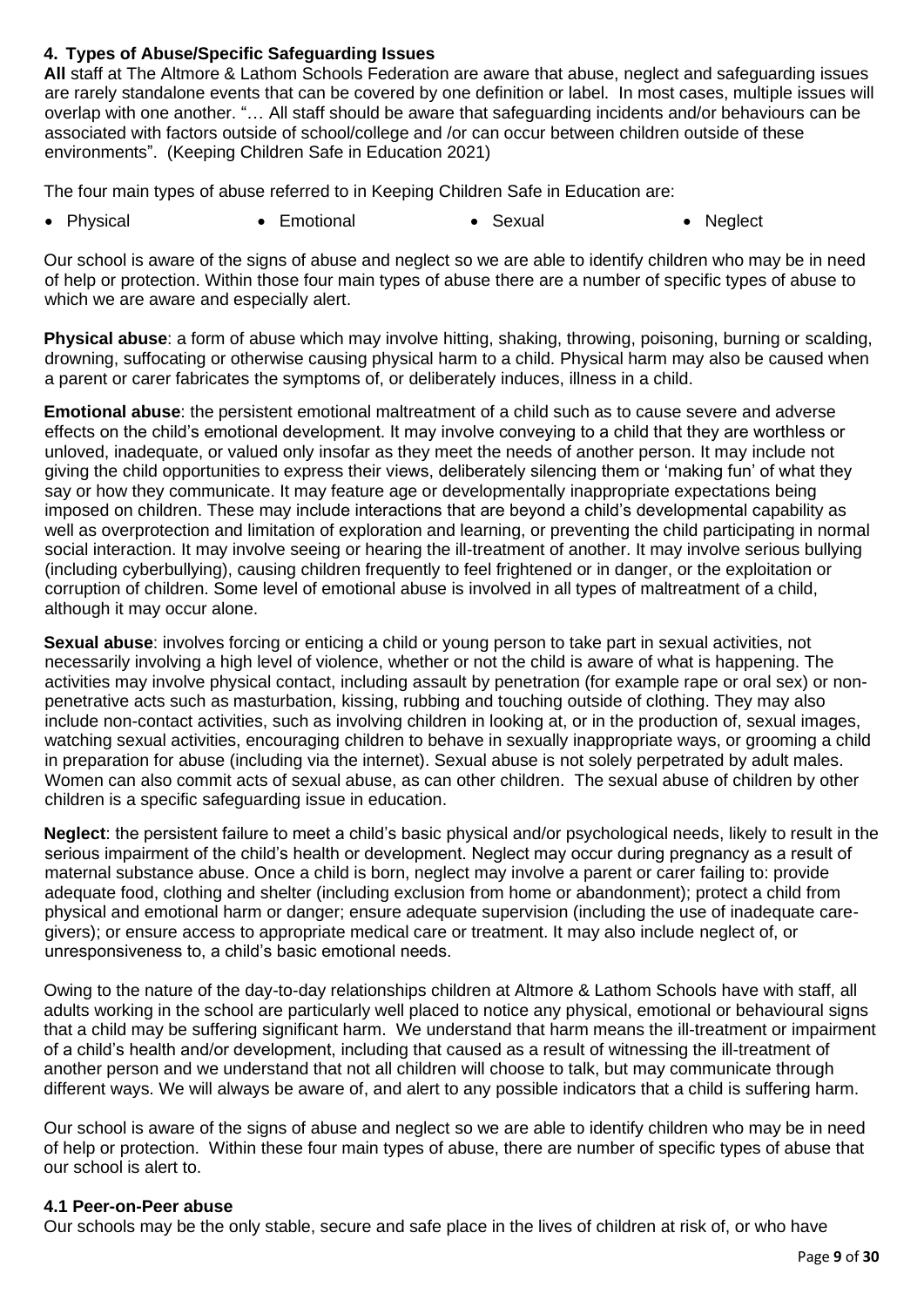suffered harm. However, on occasions their behaviour maybe challenging and defiant, or they may instead be withdrawn, or display abusive behaviours towards other children.

Child on child abuse can manifest itself in many different ways. This may include bullying (including cyber bullying), online verbal abuse; gender-based abuse, verbal sexist abuse, unwanted, unthinking or coerced nude or semi-nude image sharing; or sexually harmful behaviour. We do not tolerate any bullying, abuse or harmful behaviour in school and will take swift action to intervene where this occurs.

We use the curriculum and assemblies to help children understand, in an age-appropriate way, what abuse is and we encourage them to tell a trusted adult if someone is behaving in a way that makes them feel uncomfortable. Our school understands the different gender issues that can be prevalent when dealing with peer-on-peer abuse. (Please refer to the Behaviour Policy, and Anti-bullying Policy).

#### **4.2 Sexual Violence and Harassment**

Sexual Violence and Harassment can occur between children of any age, individually, or in groups. Children who are victims of sexual violence and sexual harassment, will likely find the experience stressful and distressing, and in all likelihood will adversely affect their educational attainment. Our school takes all victims seriously and they will be offered the appropriate support.

Our school will ensure that Sexual Violence and Sexual Harassment is not acceptable in any circumstances. We do not accept that it is 'just part of growing-up' or a joke. We will manage such incidences in the same way by considering the need to undertake an immediate risk and needs assessment, and, as with any other Child Protection concern, will follow the same procedure.

Predatory behaviour or a dismissive attitude towards sexual harassment may be prevalent online or feature in the children's lived experience of home, friendship groups or society at large, but it is not indicative of respect for other pupils and therefore it is unacceptable at our school.

An example of such harassment is 'Upskirting', which typically involves taking a picture under a person's clothing without them knowing, with the intention of viewing their genitals or buttocks to obtain sexual gratification, or cause the victim humiliation, distress or alarm. Anyone of any gender can be a victim and it is a criminal offence under the Voyeurism (Offences) Act 2019.

Our school culture of safeguarding ensures that the message that abusive behaviours are unacceptable is explicit through our curriculum, school environment and staff modelling appropriate language and respectful relationships. We do not accept that it is 'just part of growing up' or a joke. Our school manages such incidences in the same way by considering the need to undertake an immediate risk and needs assessment and as with any other child protection concern we will follow the same procedures. Pupils initiating such abuse or sexualised behaviour will be subject to an **AIM risk assessment**/**Brook Traffic Lights Tool** (for EY and KS1) which will inform a safety plan for everyone involved, including themselves. [Brook Traffic Lights tool](https://www.brook.org.uk/training/wider-professional-training/sexual-behaviours-traffic-light-tool/)

#### **4.3 Children with SEND**

Our staff understand that children with SEND can face additional safeguarding challenges. Our school recognises that additional barriers can exist when recognising abuse and neglect in this group of children. This can include:

- Assumptions that indicators of possible abuse such as behaviour, mood, and injury relate to the child's disability without further exploration.
- Being more prone to peer group isolation than other children.
- Instances of peer on peer sexual abuse where the perpetrators are children will always require safeguarding support and a significant subgroup of these children will have SEND;
- Children with SEND and/or protected characteristics are statistically more likely to be identified as targets for bullying or sexual abuse by their peers.
- Communication barriers that make telling an adult difficult.
- The requirement of Personal, or Intimate Care.

Our school will consider these additional vulnerabilities and challenges in considering the safeguarding of our children.

#### **4.4 Children Missing from Education (CME)**

As part of our Safeguarding role, we ask parents and carers to provide a minimum of two contact details, we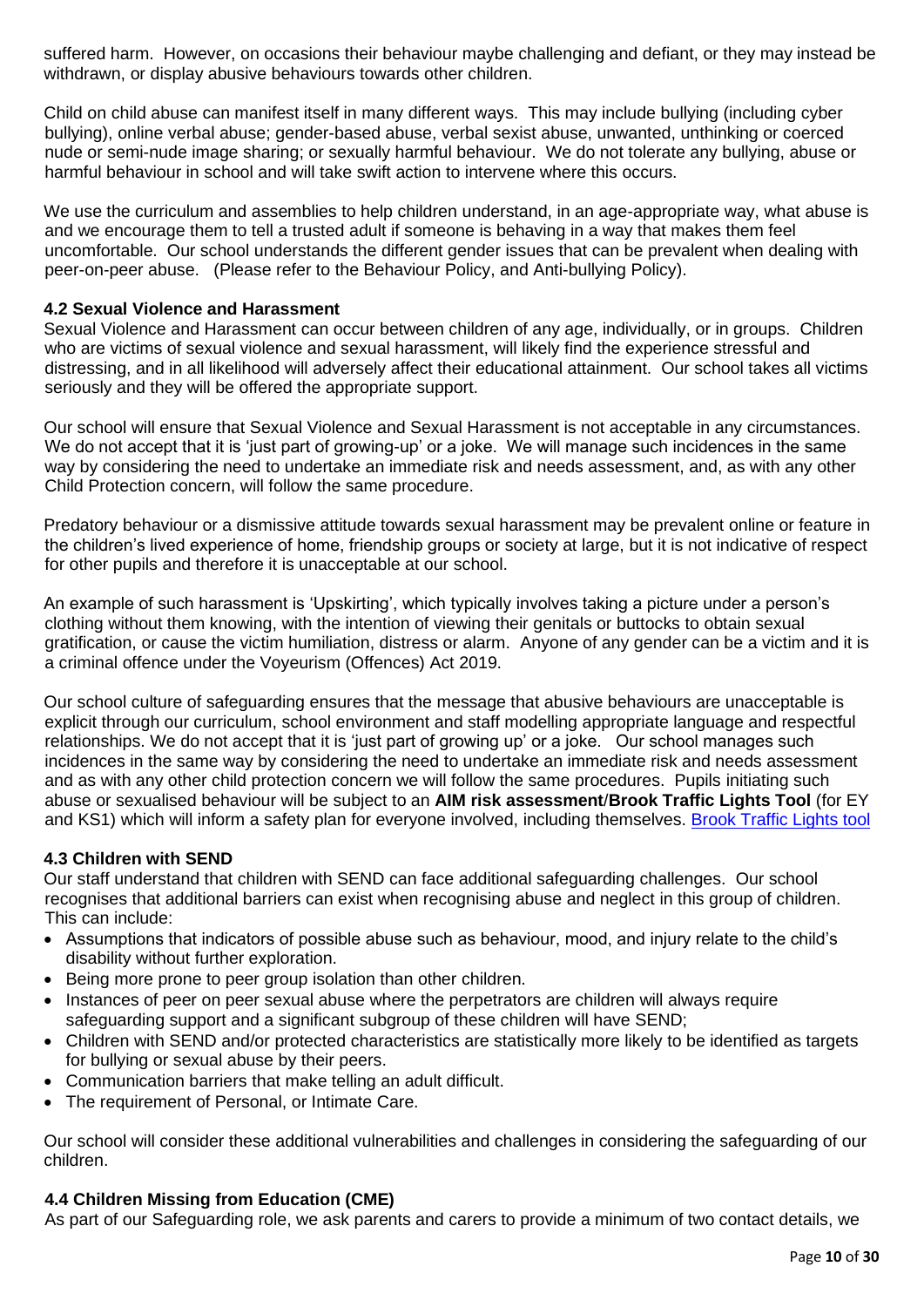will regularly check with them to ensure that the contact details we hold are current and up-to-date.

All children, regardless of their age, ability, aptitude and any special education needs they may have are entitled to a full-time education. Our school recognises that a child missing education is a potential indicator of abuse or neglect and will follow the school procedures for unauthorised absence and for children missing education. Parents should always inform us of the reason for any absence. (Please see absence monitoring protocol). Where contact is not successfully made, a referral may be made to another appropriate agency (Newham Attendance Management Service (NAMS), Social Care or Police).

Our school will inform the local authority of any pupil who fails to attend school regularly or has been absent without school permission for a continuous period of 10 days or more in line with the requirements for Children Missing Education.

#### **4.5 Contextual Safeguarding**

All staff are aware that Safeguarding incidents and, or behaviours can be associated with factors outside of the school and can occur between children outside of the school environment. The DSL/DDSLs and all staff will consider whether children are at risk of abuse or exploitation in situations outside their families. Contextual Abuse take different forms and children can be vulnerable to multiple harms including, but not limited to Sexual exploitation, Criminal Exploitation and Serious Youth Violence.

#### **4.5.1 Child Sexual Exploitation (CSE) and Child Criminal Exploitation (CCE) including County Lines**

Both Child Sexual Exploitation (CSE) and Child Criminal Exploitation (CCE) are forms of abuse and both occur when individual or group takes advantage of an imbalance of power to coerce, manipulate or deceive a child into sexual or criminal activity. This can happen to boys and girls from any background or community. This power imbalance can also be due to a range of factors including gender, age, sexual identity, cognitive ability, physical strength, status and access to economic or other resources. In some cases, the abuse will be in exchange for something that the child needs or wants and, or will be to the financial benefit or other advantage (such as increased status) of the perpetrator or facilitator. The abuse can be perpetrated by individuals, groups, males or females and children or adults. Abuse can be a one-off occurrence or a series of incidents over time and range from opportunistic to complex organised abuse. It can involve enforcement or enticement-based methods of compliance and may or may not be accompanied by violence or threat of violence. Children can be exploited even when the activity appears consensual.

Child sexual exploitation (CSE) involves exploitative situations, contexts and relationships where young people receive something (for example food, accommodation, drugs, alcohol, gifts, money or in some cases simply affection) as a result of engaging in sexual activities.

Sexual exploitation can take many forms ranging from the seemingly 'consensual' relationship where sex is exchanged for affection or gifts, to serious organised crime by gangs and groups.

Criminal exploitation of children is a geographically wide spread form of harm that is a typical feature of County Lines criminal activity, drug networks or gangs grooming and exploiting children and young people to carry drugs, weapons and money for them. Key to identifying potential involvement may be 'missing episodes' when the child may have been trafficked for the purpose of transporting drugs, weapons or money.

What marks out exploitation is an imbalance of power in the relationship. The perpetrator always holds some kind of power over the victim which increases as the exploitative relationship develops. Sexual exploitation involves varying degrees of coercion, intimidation or enticement, including unwanted pressure from peers to have sex, sexual bullying including cyberbullying and grooming. However, it also important to recognise that some young people who are being sexually exploited do not exhibit any external signs of this abuse.

Our school will consider a referral using the Newham pathways, or a direct referral using the national referral mechanism for human trafficking.

#### **4.5.2 Serious Violence**

There are a number of indicators, which may signal that a child is at risk from, or involved with, serious violent crime. These may include increased absence from school, a change in friendship, or relationships with older individual or groups, a significant decline in performance, signs of self-harm or, a significant change of attitude, wellbeing or signs of assault or unexplained injuries. Unexplained gifts or new positions cold also indicate that a child has been approached by, or is involved with, individuals associated with criminal networks or gangs.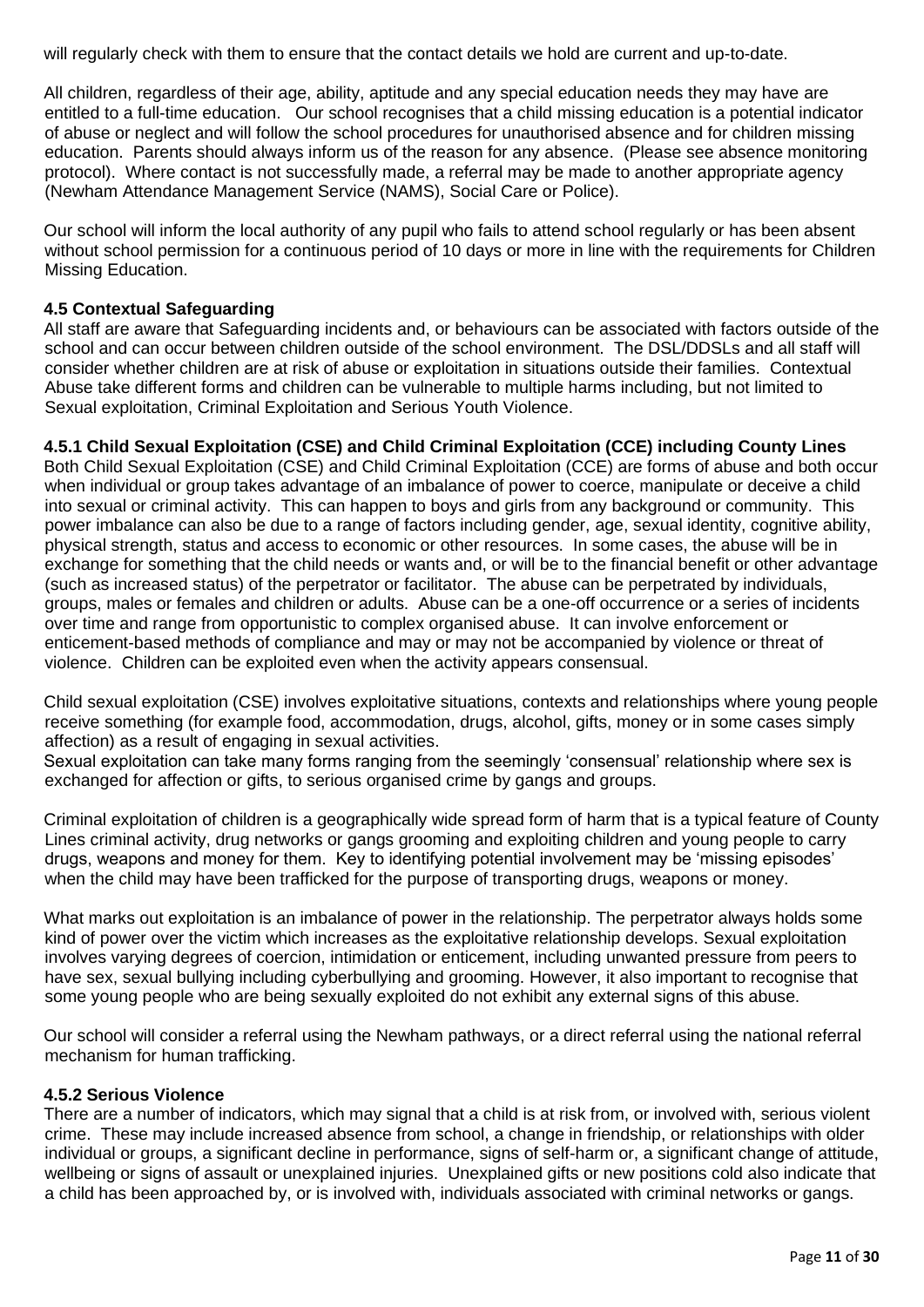#### **4.7 Honour Based Abuse**

So-called 'honour-based' abuse (HBA) encompasses abuse committed to protect or preserve 'honour'. It often involves a wider network of family or community pressure and can involve multiple perpetrators. This includes Female Genital Mutilation (FGM), forced marriage, and practices such as breast ironing. All forms of so called HBA are abuse (regardless of the motivation) and should be handled and escalated as such. If in any doubt, staff should speak to the DSL/DDSLs. Professionals in all agencies, and individuals and groups in relevant communities, need to be alert to the possibility of a child being at risk of HBA, or already having suffered HBA.

There are a range of potential indicators that a child may be at risk of HBA. Guidance on the warning signs that FGM or forced marriage may be about to take place, or may have already taken place, can be found on pages 38-41 of the Multi agency statutory guidance on FGM [Multi agency statutory guidance on FGM](https://assets.publishing.service.gov.uk/government/uploads/system/uploads/attachment_data/file/912996/6-1914-HO-Multi_Agency_Statutory_Guidance_on_FGM__-_MASTER_V7_-_FINAL__July_2020.pdf)

#### **4.7.1 Female Genital Mutilation (FGM)**

Female Genital Mutilation (FGM) comprises all procedures involving partial or total removal of the external female genitalia or other injury to the female genital organs. It is illegal in the UK and a form of child abuse with long-lasting harmful consequences.

The Serious Crime Act 2015 (Home Office, 2015) places a duty on teachers to notify the Police of any known cases of FGM where it appears to have been carried out on a girl under the age of 18. Our school will operate in accordance with the statutory requirements relating to FGM in line with the London Child Protection procedures. The Newham Attendance Service has produced guidance on FGM for staff dealing with families who announce that they are going abroad which is available on Connect.

There are a range of potential indicators that a girl may be at risk of FGM. Warning signs that FGM may be about to take place, or may have already taken place, can be found in the Multi agency statutory guidance on [FGM.](https://assets.publishing.service.gov.uk/government/uploads/system/uploads/attachment_data/file/912996/6-1914-HO-Multi_Agency_Statutory_Guidance_on_FGM__-_MASTER_V7_-_FINAL__July_2020.pdf)

#### **4.7.2 Forced Marriage**

A forced marriage is one that is entered into without the full consent of one or both parties. It is where violence, threats or other forms of coercion is used and is a crime. Our staff understand how to report concerns where this may be an issue.

#### **4.8 Prevention of radicalisation**

Children can be vulnerable to extremist ideology and radicalisation. Protecting children from this risk is similar to protecting them from other forms of harm and abuse. Radicalisation refers to the process by which a person comes to support terrorism and forms of extremism. There is no single way of identifying an individual who is likely to be susceptible to an extremist ideology. It can happen in many different ways and settings. Specific background factors may contribute to vulnerability which are often combined with specific influences such as family, friends or online, and with specific needs for which an extremist or terrorist group may appear to provide an answer. The internet and the use of social media in particular has become a major factor in the radicalisation of young people. The [Counter Terrorism and Security Act \(HMG 2015\) section 26](https://www.legislation.gov.uk/ukpga/2015/6/contents) places a duty on schools in the exercise of their functions to have 'due regard to the need to prevent people from being drawn into terrorism.' This duty is known as the Prevent duty.

It requires schools to:

- Teach a broad and balanced curriculum which promotes SMSC, Mental and Physical development of pupils and prepares them for the opportunities, responsibilities and experiences of life, and must promote community cohesion.
- Be safe spaces in which children and young people can understand and discuss sensitive topics, including terrorism and the extremist ideas that are part of terrorist ideology, and learn how to challenge these ideas.
- Be mindful of their existing duties to forbid political indoctrination and secure a balanced presentation of political issues.

#### **Prevent**

From 1 July 2015, specified authorities, including all schools (and, since 18 September 2015, all colleges) as defined in the summary of this guidance, are subject to a duty under section 26 of the Counter-Terrorism and Security Act 2015 (the CTSA 2015), in the exercise of their functions, to have "due regard to the Revised Prevent duty guidance: for England and Wales are specifically concerned with schools (but also cover childcare). The guidance is set out in terms of four general themes: i) risk assessment; ii) working in partnership; iii) staff training, and iv) IT policies to prevent people from being drawn into terrorism". This duty is known as the Prevent duty. It applies to a wide range of public-facing bodies.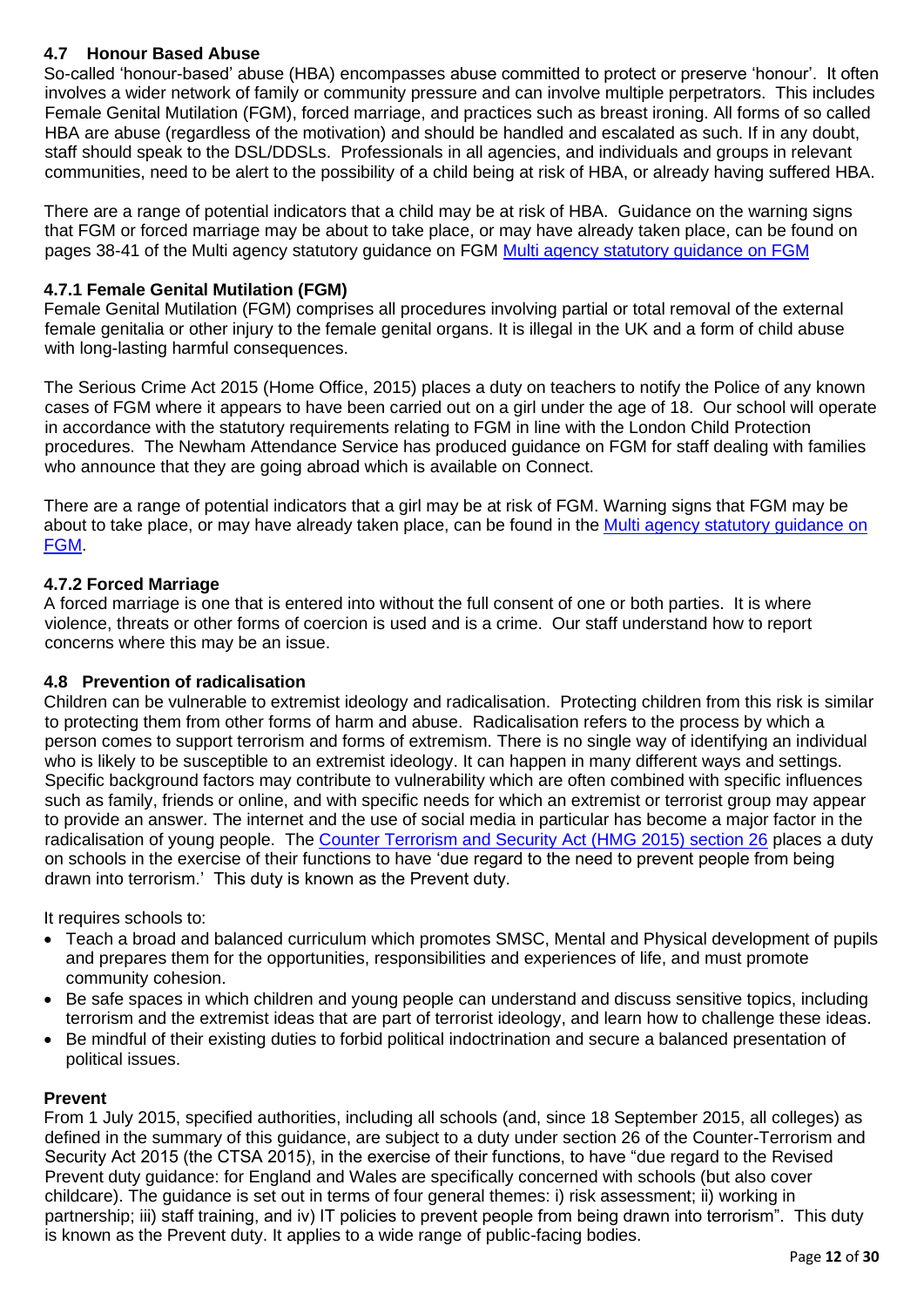Bodies to which the duty applies must have regard to statutory guidance issued under section 29 of the CTSA 2015.

- Schools are expected to assess the risk of children being drawn into terrorism, including support for extremist ideas that are part of terrorist ideology. This means being able to demonstrate both a general understanding of the risks affecting children and young people in the area and a specific understanding of how to identify individual children who may be at risk of radicalisation and what to do to support them. Schools should have clear procedures in place for protecting children at risk of radicalisation. These procedures may be set out in existing safeguarding policies. It is not necessary for schools to have distinct policies on implementing the Prevent duty.
- The Prevent duty builds on existing local partnership arrangements. For example, governing bodies and proprietors of all schools should ensure that their safeguarding arrangements take into account the policies and procedures of the Local Safeguarding Children Board. Effective engagement with parents/the family should also be considered as they are in a key position to spot signs of radicalisation. It is important to assist and advise families who raise concerns and be able to point them to the right support mechanisms. Schools should also discuss any concerns in relation to possible radicalisation with a child's parents in line with the individual school's safeguarding policies and procedures unless they have specific reason to believe that to do so would put the child at risk.
- The Prevent guidance refers to the importance of Prevent awareness training to equip staff to identify children at risk of being drawn into terrorism and to challenge extremist ideas. Individual schools are best placed to assess the training needs of staff in the light of their assessment of the risk to pupils at the school of being drawn into terrorism. As a minimum, however, schools should ensure that the designated safeguarding lead undertakes Prevent awareness training and is able to provide advice and support to staff on protecting children from the risk of radicalisation.
- Schools should ensure that children are safe from terrorist and extremist material when accessing the internet in schools.

The department has also published advice for schools on the Prevent duty. The advice is intended to complement the Prevent guidance and signposts other sources of advice and support. There is additional guidance: Prevent duty guidance: for further education institutions in England and Wales that applies to colleges. The Government has launched **educate against hate**, a website designed to equip school and college leaders, teachers and parents with the information, tools and resources they need to recognise and address extremism and radicalisation in young people. The website provides information on training resources for teachers, staff and school and college leaders, such as Prevent e-learning, via the Prevent Training catalogue.

As with managing other safeguarding risks, staff should be alert to changes in children's behaviour which could indicate that they may be in need of help or protection. School staff should use their professional judgement in identifying children who might be at risk of radicalisation and act proportionately which may include making a referral to the **Channel programme.**

#### **Channel**

Channel is a national programme which focuses on providing support at an early stage to people identified as vulnerable to radicalisation and being drawn into terrorism. All staff understand how to identify those who may benefit from the support and are aware of relevant agencies to contact in circumstances where an individual demonstrates indicators of concern, as well as how to make a referral using the Newham referral pathways.

An individual's engagement with the programme is entirely voluntary at all stages. In addition to information sharing, if a staff member makes a referral to Channel, they may be asked to attend a Channel panel to discuss the individual referred to determine whether support is required.

The panel must be chaired by the local authority and include the police for the relevant local authority area. Following a referral, the panel will assess the extent to which identified individuals are vulnerable to being drawn into terrorism and, where considered appropriate and the necessary consent is obtained, arrange for support to be provided to those individuals. Section 38 of the CTSA 2015 requires partners of Channel panels to co-operate with the panel in the carrying out of its functions and with the police in providing information about a referred individual. Schools and colleges that are required to have regard to Keeping Children Safe in Education (2020) are listed in the CTSA 2015 as partners required to co-operate with local Channel panels.

#### **4.9 Mental Health and Wellbeing**

All staff are aware that mental health can in some cases be an indicator that a child has, or is suffering from, or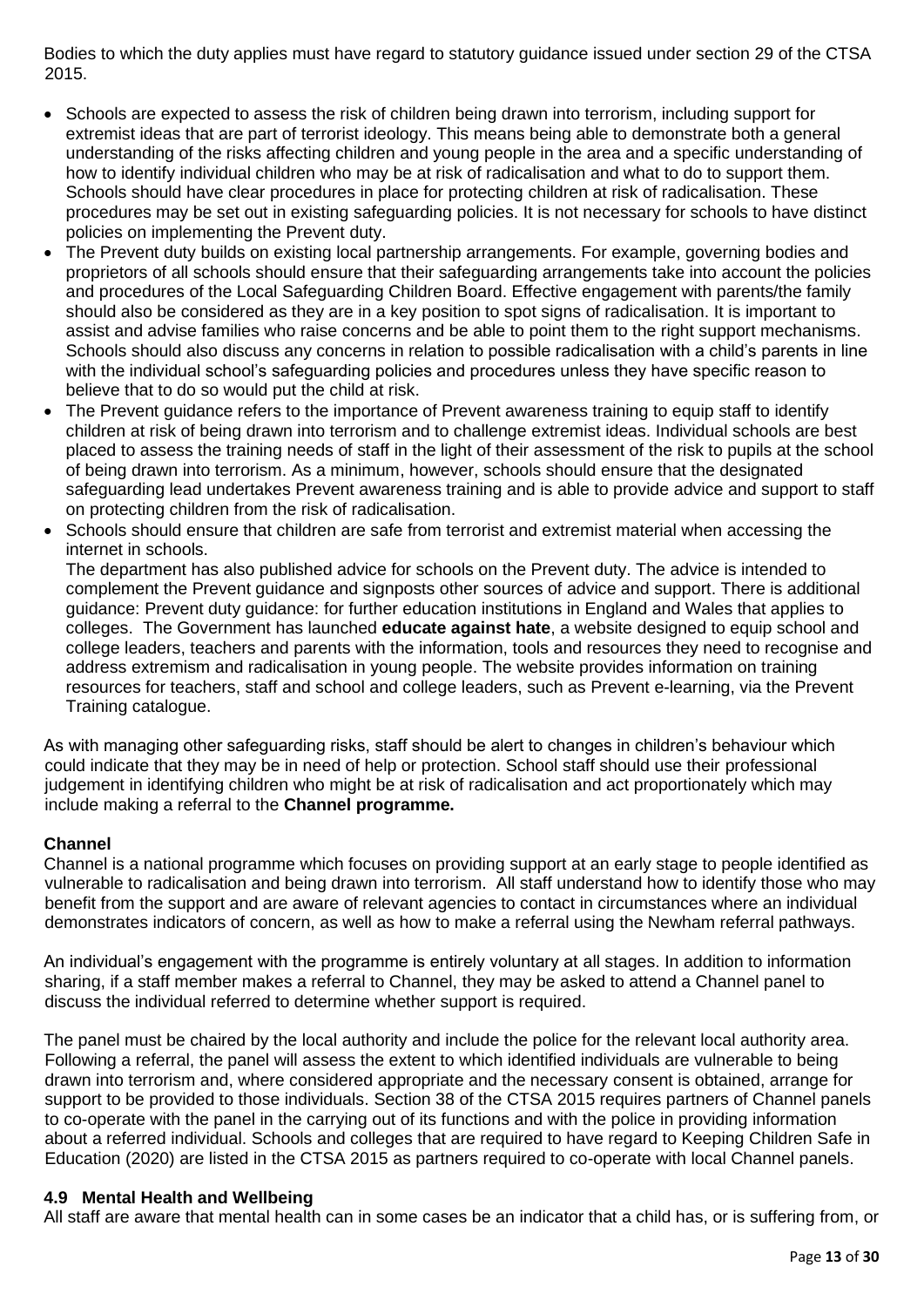is at risk of abuse. Staff are able to observe children day-to-day and identify those whose behaviour suggest they may be experiencing a mental health problem. Where there are mental health concerns about a child that is also a safeguarding concern, immediate action will be taken following the school's children protection policy and the senior Mental Health Lead will be informed.

Our school works to protect the emotional wellbeing and resilience of all pupils and staff, as well as provide specific support for those with additional needs. We understand that there are risk factors which increase a child's vulnerability and protective factors that can promote or strengthen resiliency. The more risk factors present in a child' life, the more protective factors, or supportive interventions are required to promote further growth and resilience. It is recognised that's some children in our school may be suffering from mental illhealth and are at risk of self-harm, or suicide, but may present in school as making good progress and achieving well. It is therefore vital that we work in partnership with parents and cares to support the mental health and wellbeing of our children. It is equally important that parents share any concerns about the wellbeing of their child with school, so that appropriate support and interventions can be identified and implemented in partnership.

Where there are concerns that a child may be self-harming, it will be taken seriously as this may indicate an increased risk of suicide either intentionally or by accident. If a child discloses self-harm or found to be selfharming the DSL or Mental Health Lead will take the time to establish any underlying concerns. The child will be supported to access services using the appropriate Newham referral pathways.

#### **4.10 Domestic Abuse**

Domestic Abuse is defined as 'any incident or pattern of controlling, coercive, threatening behaviour, violent, or abuse between hose aged 16 and over who are, or have been intimate partners or family members regardless of gender or sexuality. The abuse can encompass, but is not limited to psychological, physical, sexual; financial and emotional, coercive or controlling behaviour'.

**The Domestic Abuse Act 2021** introduces the first ever statutory definition of domestic abuse and recognises the impact of domestic abuse on children, as victims in their own right, if they see, hear or experience the effects of abuse.

All children can witness and be adversely affected by domestic abuse in the context of their home life where domestic abuse occurs between family members. Experiencing domestic abuse and/or violence can have a serious, long lasting emotional and psychological impact on children. In some cases, a child may blame themselves for the abuse or may have had to leave the family home as a result.

Young people can also experience domestic abuse within their own intimate relationships. This form of peer on peer abuse is sometimes referred to as 'teenage relationship abuse'. Depending on the age of the young people, this may not be recognised in law under the statutory definition of 'domestic abuse' (if one or both parties are under 16).

Our school recognises that where there is Domestic Abuse in a family, the children/young people will always be affected; the longer the violence continues, the greater the risk of significant and enduring harm, which they may carry with them into their adult life and relationships. Domestic Abuse can also affect children in their personal relationships as well as in the context of home life.

Staff will follow the procedures outlined in this policy if concerns of Domestic Abuse arise. The school will vigilantly monitor the welfare of children living in domestic abuse households, offer support to them and contribute to any Multi-Agency Risk Assessment Conference (MARAC) safety plan as required.

Operation Encompass operates in the London Borough of Newham and our school will work with those agencies to ensure that our children are supported and kept safe.

#### **5. Procedures**

All staff members have a duty to identify and respond to suspected and actual abuse or disclosure of harm. Any member of staff, volunteer or visitor to our school who receives a disclosure or allegation of abuse, or suspects that abuse may have occurred must report it immediately to the DSL, or in their absence the DDSL. Concerns about a child at risk of radicalisation or extremism will be raised with the Prevent and DSL.

All action taken is taken in accordance with the following guidance:

• Newham Safeguarding Children partnership guidelines – Pan-London Child protection Procedures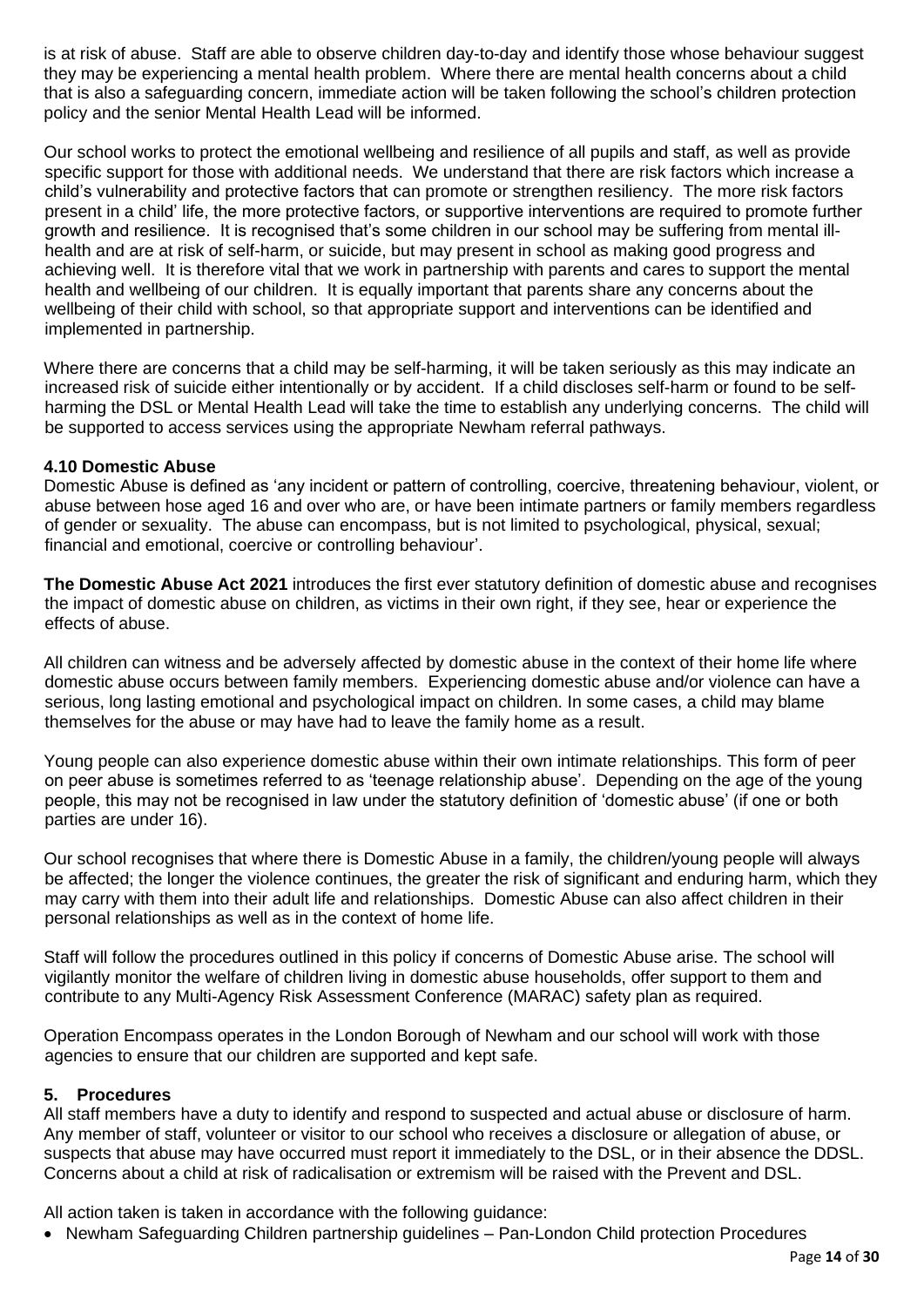- Keeping Children Safe in Education (DfE 2021)
- Working Together to Safeguard Children (DfE 2018)
- Prevent Duty Counter-terrorism and Security Act (HMG 2915)

Where there is risk of immediate harm, a child will be referred to the Newham Multi-Agency Safeguarding Hub through the Newham MASH Portal. Time-sensitive referrals may be telephoned first in case the child needs to be kept in school, pending a Section 47 Strategy meeting when a social worker will come to the school. Less urgent concerns or requests for support will also be referred via the Newham MASH Portal for consideration of Early Help support as appropriate. We will call police to the school directly if the risk is assessed as acute and immediate.

Wherever possible, the school will share any safeguarding concerns, or an intention to refer a child to the Newham MASH with parents, or careers. However, we will not do so where it is felt that to do so could place the child at greater risk of harm, or impeded a criminal investigation. On occasions, it may be necessary to seek advice from the Newham MASH or the Police in making decisions about when it is appropriate to share information with parents, or carers.

If a member of staff continues to have concerns about a child and feels the situation is not being addressed or does not appear to be improving, the staff member concerned should press for re-consideration of the case with the DSL who will escalate the concern as appropriate.

If, for any reason, the Designated Safeguarding Lead (DSL) or Deputy Designated Safeguarding Lead is not available, this should not delay appropriate action being taken. Safeguarding contact details are displayed in the school to ensure that all staff members have unfettered access to safeguarding support, should it be required. Any individual may refer to the Newham MASH where there is suspected or actual risk of harm to a child. All staff should be aware of how to access the portal.

If, for any reason, the DSL or DDSL is not available, this should not delay appropriate action from being taken. Safeguarding contact details are displayed in the school to ensure all staff members have unfettered access to safeguarding support, should it be required. Any individual may refer to the Newham MASH where there is suspected or actual risk of harm to a child.

If a child resides outside Newham the DSL will be aware of the need to refer to the MASH in their LA. If unsure, always refer to the Newham MASH who will forward to appropriate areas.

#### **Ensuring a safe environment and a safer school culture.**

All parents and carers of pupils attending Altmore & Lathom Schools must feel secure in the knowledge that they are entrusting their children to adults who will strive to keep them safe at school. We will do this by:

- Promoting a caring, safe and positive environment within the school.
- Ensuring that our staff are appropriately trained in safeguarding and child protection according to their role and responsibilities and keep a record of all training undertaken.
- Ensure that our staff are fully inducted and comply with the school's staff code of conduct policy.
- Encouraging the self-esteem and self-assertiveness of all pupils through the curriculum so that the children themselves become aware of danger and risk and what is acceptable behaviour and what is not and know who to turn to for help
- Working in partnership with all other services and agencies involved in the safeguarding of children.
- Displaying appropriate posters that detail contact numbers for child protection help-lines.
- Always following Safer Recruitment procedures when appointing staff or volunteers to work in our school.
- Welcoming visitors in a safe and secure manner.
- Undertaking risk assessments when planning out of school activities or trips.
- Ensuring that any community groups which use our premises for the provision of services to children have child protection knowledge and understanding evidenced by a policy or are prepared to adopt our own policy.

Our DSL and deputy DSLs will continually monitor our Child Protection, Safeguarding and Early Help practices and bring to the notice of the Headteacher and Governors any weaknesses or deficiencies.

The Governing Board has a duty to remedy any weaknesses that are identified.

An annual report will be submitted to the Governing Board which will outline the Child Protection, Safeguarding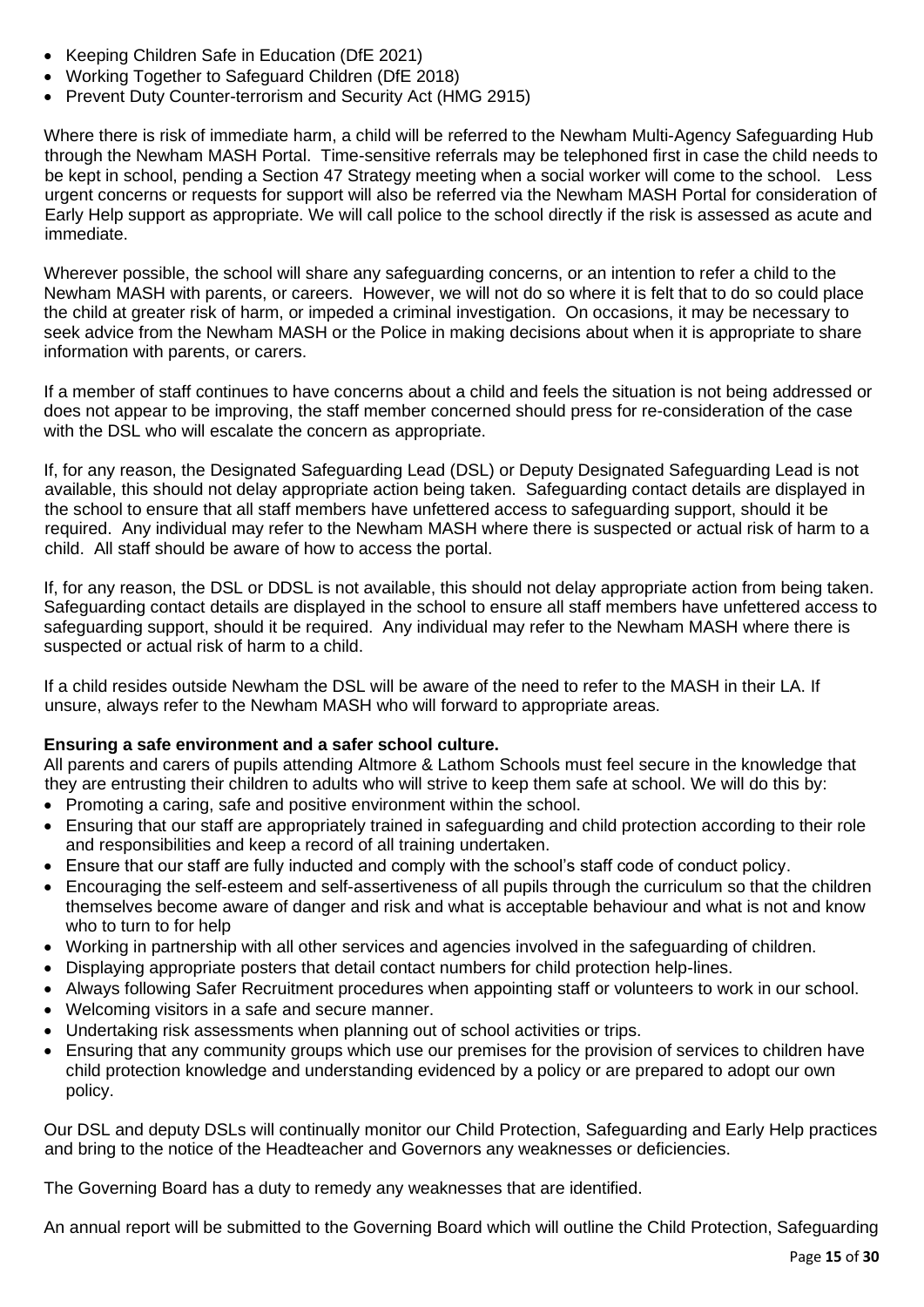and Early Help work we have undertaken during the year. Names of children will not be shared. Included in the report will be details of:

- The names of members of staff with designated child protection responsibilities.
- Confirmation that all new staff and volunteers have been recruited safely and that a record of all staff vetting checks is up-to-date and complete.
- The training that has been undertaken by the designated staff.
- The training that has been undertaken by all other staff and volunteers.
- Details of any incidents when physical restraint of pupils has been used.
- Details of information and guidance that has been given to staff.
- Details of safeguarding and child protection issues included in the curriculum.
- Confirmation that all child protection records are stored securely and where appropriate have been transferred to another school.
- Details of safeguarding and child protection information given to parents.
- Details of the safety of the school site and the access given to visitors.
- Confirmation that all school lettings have been agreed with consideration given to the safeguarding of children.
- Numbers of child protection referrals made to Children's Services.
- Details of child protection conferences or meetings attended regarding children (names of children are not shared).
- Numbers of children who are, or have been, subject to a Child in Need, or Child Protection Plan.

The Governors, Executive Headteacher and Designated Staff will work together on any aspect of Safeguarding and Child Protection that is identified as an area for development over the coming year.

The Governors, Executive Headteacher and Designated Staff recognise the expertise that staff build by undertaking Safeguarding training and managing Safeguarding concerns on a daily basis. The annual safeguarding CPD provides a platform for staff to contribute to and shape Safeguarding arrangements and Child Protection Policy.

Our Policy will be reviewed annually with Governors.

#### **Early Help**

All staff should, in particular, be alert to the potential need for early help for a child who:

- is disabled and has specific additional needs
- has special educational needs (whether or not they have a statutory Education, Health and Care Plan)
- is a young carer
- is showing signs of being drawn into anti-social or criminal behaviour, including gang involvement and association with organised crime groups
- is frequently missing/goes missing from care or from home
- is at risk of modern slavery, trafficking or exploitation
- is at risk of being radicalised or exploited
- is in a family circumstance presenting challenges for the child, such as drug and alcohol misuse, adult mental health issues and domestic abuse
- is misusing drugs or alcohol themselves
- has returned home to their family from care
- is a privately fostered child
- has a parent/carer in custody

Mental health problems can, in some cases, be an indicator that a child has suffered or is at risk of suffering abuse, neglect or exploitation.

When new staff, agency staff, volunteers or regular visitors join our school they are informed of the safeguarding arrangements in place, the name of the Designated Safeguarding Lead (DSL) and Deputy and how to share concerns with them. **Appendix 2 Early Help pathway in Newham.**

#### **6. Training**

The DSL and DDSLs undertake Child Protection training appropriate to the role every two years at a minimum. The Executive Headteacher, all staff members and Governors receive appropriate Child Protection training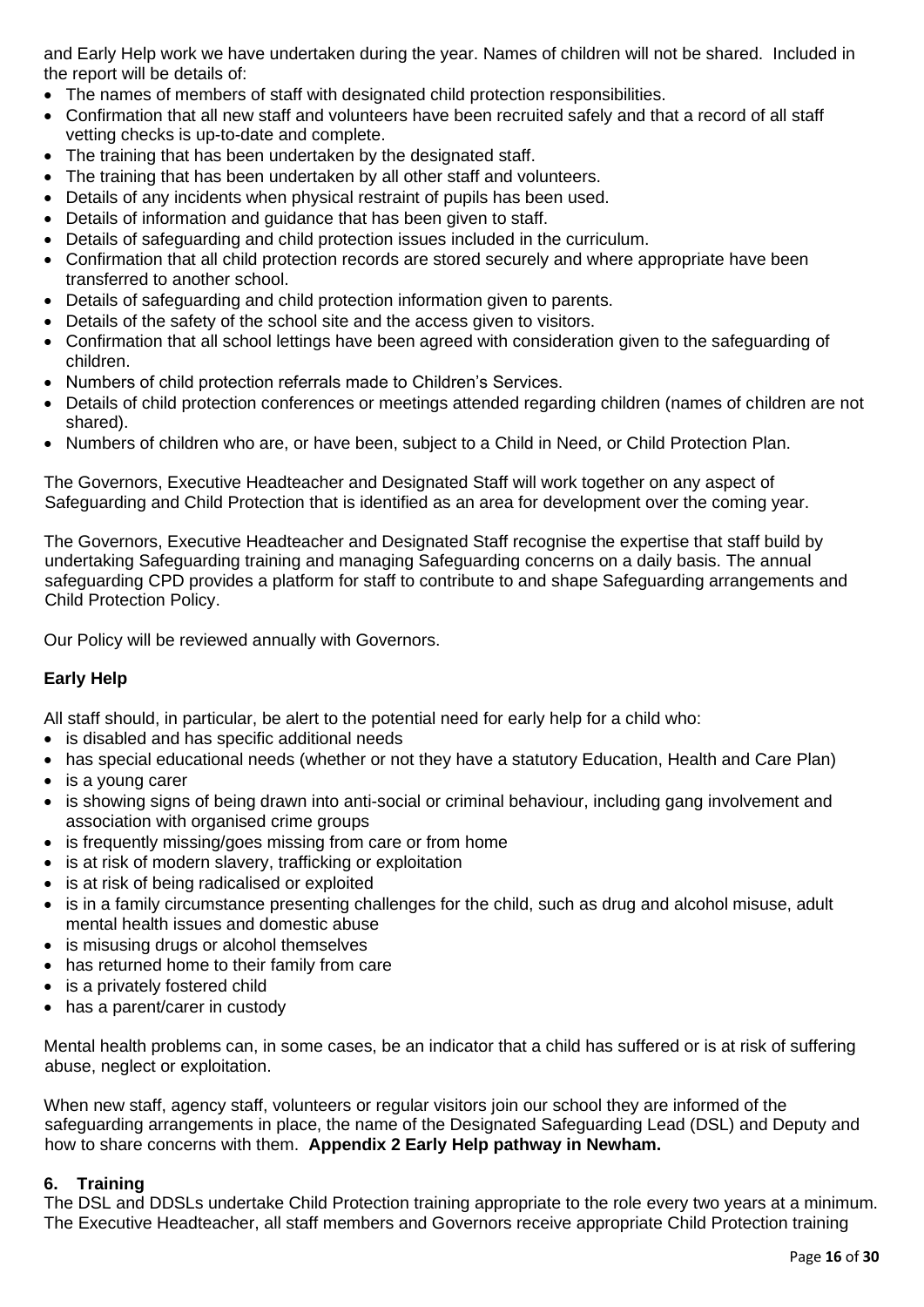that is regularly updated. In addition, all staff members receive Safeguarding and Child Protection training updates as required, but at least annually, to provide them with relevant skills and knowledge to safeguard children effectively. Records of any child protection training undertaken are kept for all staff and Governors.

The school ensures that the DSL and DDSL also undertake training in inter-agency working and other matters as appropriate.

All adults working in the schools will receive regular Safeguarding training in order that their awareness to the possibility of a child suffering harm through physical abuse, emotional abuse, sexual abuse and neglect remains high.

Staff are aware that behaviours linked to the likes of drug taking, alcohol abuse, truanting and sexting put children in danger.

#### **7. Professional confidentiality**

A member of staff must never guarantee confidentiality to anyone about a safeguarding concern (including parents/carers or children) or promise to keep a secret. In accordance with statutory requirements, where there is a child protection concern, this must be reported to the DSL or DDSLs and may require further referral and subsequent investigation by appropriate authorities.

Information on individual Child Protection cases may be shared by the DSL or DDSLs with other relevant staff members. This will be on a 'need to know' basis only and where it is in the child's best interest to do so.

The Altmore & Lathom Schools Federation is committed to working in partnership with parents/carers to safeguard and promote the welfare of children and to support them to understand our statutory responsibilities in this area.

We are committed to working with parents positively, openly and honestly. We ensure that all parents are treated with respect, dignity and courtesy. We respect parents' rights to privacy and confidentiality and will not share sensitive information unless we have permission or it is necessary to do so in order to safeguard a child from harm.

#### **8. Records and Information sharing**

Where there are concerns about the safety of a child, the sharing of information in a timely and effective manner between organisations can reduce the risk of harm. Staff must have due regard for the Data Protection Act 2018 and GDPR. Our school is confident of the processing conditions that allow us to store and share information for safeguarding purposes. This allows us to share information without consent, if it is not possible to gain consent would place a child at risk. Well-kept records are essential to good Child Protection practice. Our school is clear about the need to record any concern held about a child or children within our school, the status of such records and when these records should be with other agencies.

Any member of staff receiving a disclosure of abuse or noticing signs or indicators of abuse, will record it as soon as possible, noting what was said or seen, if appropriate, using a body map to record (see **Appendix 3 and Appendix 4, pages 22 - 25**) with the date, time and location. All records will be dated and signed, with the name printed and will include the action taken. All concerns are recorded/referred on the electronic Safeguard system, ensuring clear records/chronology of timely appropriate action. The DSL and DDSLs are copied-in to all referrals, ensuring that the appropriate action is taken.

Any records related to Child Protection are kept in an individual Child Protection file for that child, separate to the pupil file. All Child Protection records are stored securely and confidentially and will be retained for 25 years after the child's date of birth, or until they transfer to another school or education setting. All electronic Safeguard files are able to be downloaded if necessary and can also be kept in the child's Child Protection file. We acknowledge the guidance for transferring records as below.

Where a child transfers from our school to another school or educational setting including colleges, their Child Protection records will be forwarded securely to the to the new educational setting. Confirmation of the child's attendance at the new school will be established before records are transferred. These will be marked 'Confidential' and for the attention of the receiving school's DSL. We will obtain evidence that the paperwork has been received by the new school (recommended to be an e-mail) and then destroy any copies held in our school. Electronic transfer of a safeguard record will also be made for receiving schools using Safeguard. If paper files are sent, they will be securely sealed and sent, under arrangements for immediate return if delivery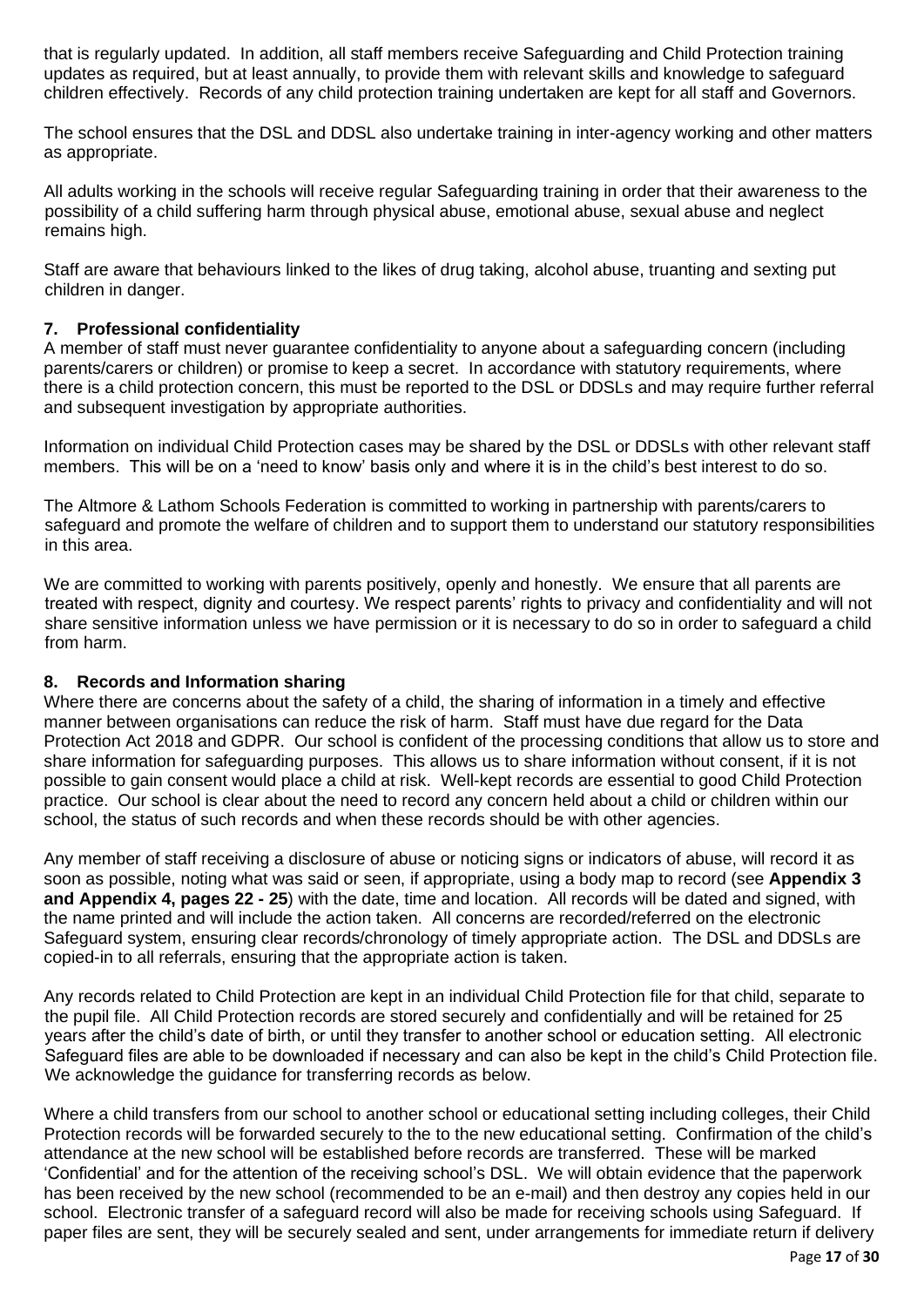to the receiving school's DSL/Headteacher is not possible. A receipt is expected.

Lack of information about their circumstances can impact on the child's safety, welfare and educational outcomes. In addition to the child protection file, the DSL should also consider if it would be appropriate to share any additional information with the new school or college in advance of a child leaving to help them put in place the right support to safeguard this child and to help the child thrive in the school or college. For example, information that would allow the new school or college to continue supporting children who have had a social worker and been victims of abuse and have that support in place for when the child arrives. *(Keeping Children Safe in Education 2021)*

**Transferring settings do not need to keep copies of child protection files**, but if they do, they must be kept in accordance with data retention (and for the shortest practical time). In CP cases where there may be ongoing involvement from transferring settings, for example **if any siblings still attend your setting**, DSLs may wish to take copies of chronologies. Electronic systems may have an option to link this information. If a child who is subject of a child protection plan leaves your setting and you are unaware of the name of the child's new education placement, you should contact the child's key worker from Early Help or Children's Social Care to discuss how records should be transferred. *(Newham LA Safeguarding)*

Where a child joins our school, we will request all child protection records from the previous educational setting. If none are received within the statutory time, we will renew the request and report this to the Education Safeguarding Officer.

We recognise the importance of keeping up-to-date and accurate information about pupils. We will regularly ask all parents/carers to provide us with the following information and to notify us of any changes that occur.

- names and contact details of persons with whom the child normally lives
- names and contact details of all persons with parental responsibility
- emergency contact details
- details of any persons authorised to collect the child from school (if different from above)
- any relevant court orders in place including those which affect any person's access to the child (e.g. Residence Order, Contact Order, Care Order, Injunctions etc.)
- name and contact detail of G.P
- any other factors which may impact on the safety and welfare of the child
- Information about pupils given to us by the children themselves, their parents or carers, or by other agencies will remain confidential. Staff will be given relevant and information only a "need to know" basis in order to support the child if that is necessary and appropriate.
- We are, however, under a duty to share any information which is of a Child Protection nature. We understand that this is in the best interests of the child and overrides any other duties we have regarding confidentiality and information sharing.
- Altmore & Lathom Schools recognise the importance of information sharing. GDPR fears should not be a barrier to information sharing as the safely of the child should be of the utmost importance. "Fears about sharing information cannot be allowed to stand in the way of the need to promote the welfare and protect the safety of children."
- We have a duty to keep any records which relate to child protection work undertaken by us or our partner agencies and to ensure that these are kept apart from the main pupil record, stored securely and only accessible to key members of staff. We also have a duty to send copies of these records to any school to which the pupil transfers.

#### **9. Interagency working**

Our school will be pro-active and prioritise inter-agency working to contribute to safeguarding children. It's the responsibility of the DSL to ensure that the school is represented at and a report is submitted to any Child Protection conference or core group meetings for children on the school roll or previously known to them. Where possible and appropriate, any report will be shared in advance with the parent(s) and/or carer(s). Whoever represents the school will be fully briefed on any issues or concerns the school has and will be prepared to contribute to the discussions and planning at the meeting(s).

If a child is subject to a Child Protection or a Child in Need plan, the DSL will ensure the child is monitored regarding their school attendance, mental health and emotional well-being, academic progress, welfare and presentation. The DSL will ensure the school prioritises attendance at core group meetings and provide appropriate information to contribute to the plan at these meetings. Any concerns about the Child Protection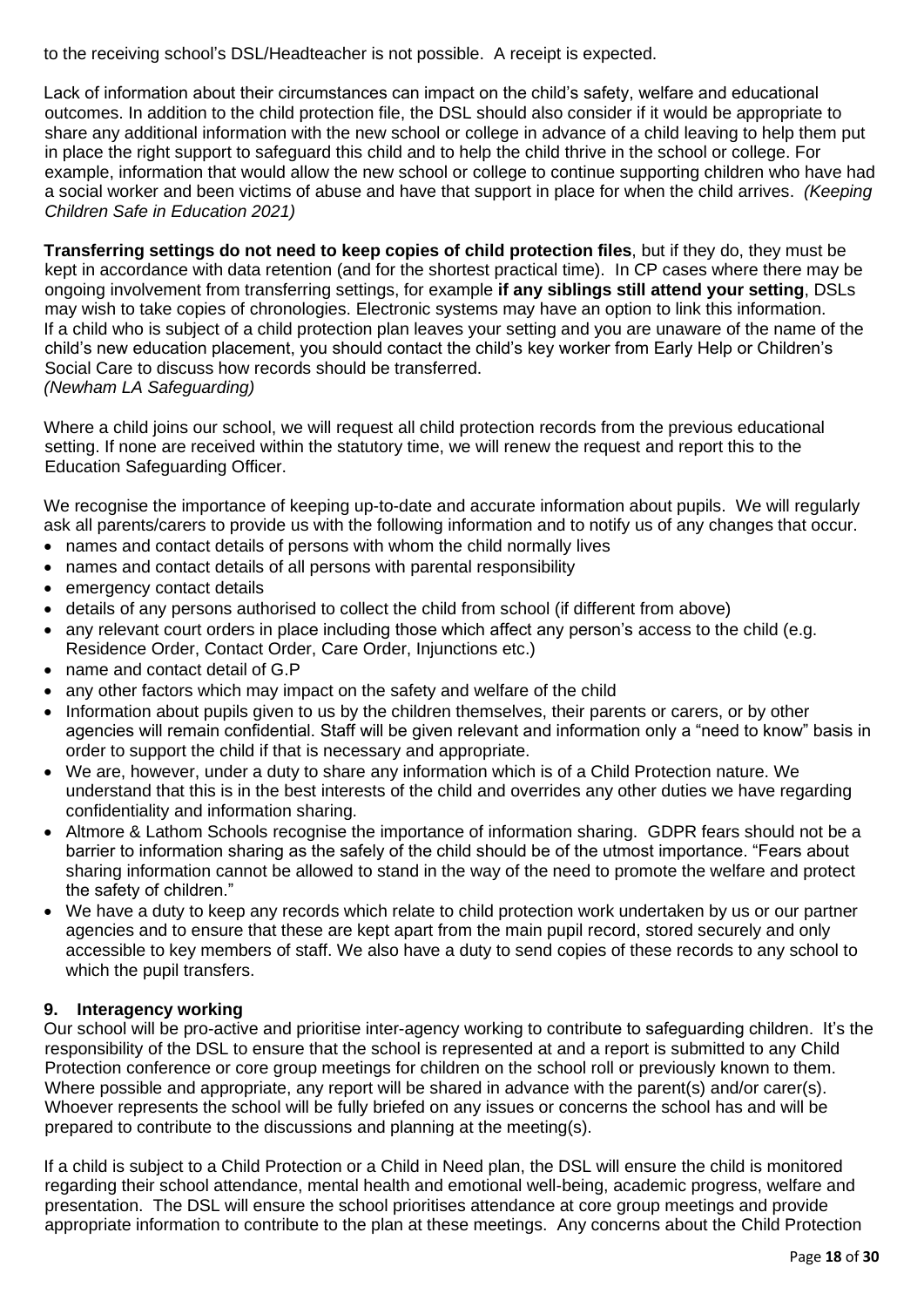plan and/or the child's welfare will be discussed and recorded at the core group meeting, unless waiting do for the next meeting would place the child at further risk of significant harm. In this case the DSL will inform the child's key worker immediately and then record that they have done so and the actions agreed.

When we become aware that a child who is being, or is going to be, privately fostered our school has a duty under section 10 of the Children Act 2004 to inform the Local Authority to ensure appropriate safeguards are in place. The DSL will make an appropriate referral using the Newham referral pathway.

- If we have a reason to be concerned about the welfare of a child, we will always seek to discuss this with the child's parents or carers in the first instance. On occasion, according to the nature of our concern, it may be necessary for us to make an immediate referral to CYPS when to do otherwise may put the child at risk of further harm either because of delay, or because of the actions of the parents or carers.
- Altmore & Lathom Schools work closely with Social Care, the Police, health services and other services to promote the welfare of children and protect them from harm. This includes providing a co-ordinated offer of Early Help when additional needs of children are identified and contributing to inter-agency plans to provide additional support to children subject to child protection plans.
- The Altmore & Lathom Schools Federation recognises the importance of information sharing.

#### **10. Allegations about members of the workforce**

The aim of our school it to provide a safe and supportive environment that secures the well-being and best learning outcomes for children. All staff members are made aware of the boundaries of appropriate behaviour and conduct. These matters form part of staff induction and are outlines in the Staff handbook/Code of conduct. We do, however, recognise that sometimes allegations of abuse are made and when they occur, they are distressing and difficulty for all. We also understand that some allegations are genuine and that there are adults who deliberately seek harm or abuse children. Our school takes all possible steps to safeguard our children and ensure that the adults in our school are safe to work with children.

Supply staff, whilst not employed by the school are under supervision, direction and control of the governing board when working in the school. If we receive an allegation about an individual that is not directly employed by the school for example, supply teachers we will discuss with the employer/agency whether it is appropriate to suspend the supply teacher or to re-deploy them to another part of the school, whilst they carry out an investigation. We will usually take the lead in collecting the facts from children and other staff and work in partnership with the employer and LADO to manage the process.

We will always ensure that the procedures outlined are Chapter 7 of the London Child Protection Procedures are adhered to and will seek appropriate advice from the Local Authority Designated Officer (LADO) by telephone **020 3373803 or email [cprt.lado@newham.gov.uk](mailto:cprt.lado@newham.gov.uk)**

If any allegation is made or information is received about any member of staff or volunteer who works with children has:

- Behaved in a way that has harmed a child, or may have harmed a child
- Possibly committed a criminal offence against or related to a child
- Behaved towards a child or children in a way that indicates they may pose a risk of harm to children
- Behaved in a way that indicates they may not be suitable to work with children

The member of staff receiving the information should inform the Executive Headteacher/Head of School immediately. This includes concerns relating to agency and supply staff. Should an allegation be made against the Executive Headteacher, this will be reported to the Chair of Governors (Mr Muhammed Mashud). In the event the Chair of Governors is not contactable the same day, the information must be passed to the Vice Chair. The Executive Headteacher or Chair of Governors will seek advice from the LADO within one working day. No member of staff will undertake further investigations before seeking advice from the LADO.

The member of staff or volunteer who does not feel confident to raise concerns within the school should contact the LADO directly. Please refer to section 11 of this policy.

The school has a legal duty to refer to the Disclosure And Barring Services (DBS) anyone who has harmed, or poses a risk of harm, to a child, or if there is reason to believe the member of staff has committed one of a number of listed offences and who has been removed from working (paid or unpaid) in regulated activity, or would have been removed had they not left. The DBS will consider whether to bar the person from regulated activity. If these circumstances arise in relation to a member of staff at our school, a referral will be made as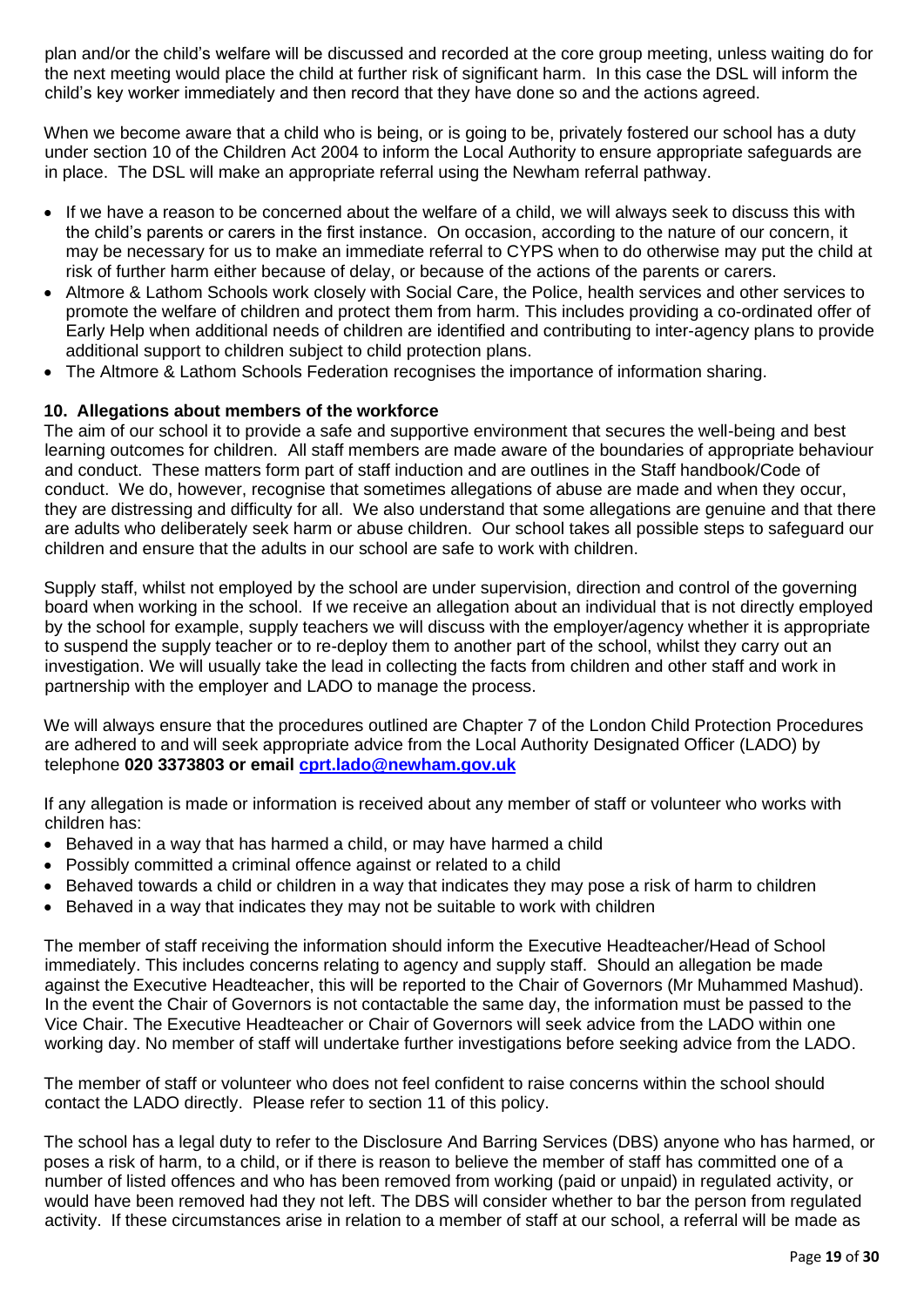soon as possible after the resignation or removal of the individual in accordance with advice from the LADO and/or the HR department.

We will always follow our locally agreed procedures for the management of allegations against staff. The procedures are available at NSCB LADO.

Safeguarding concerns about adults in the school should be made directly to the Headteacher. Where there are concerns about the Headteacher this should be referred to the Chair of Governors. The procedures for management of the allegations against staff are:

- The DSL should immediately discuss the allegation with the Local Authority Designated Officer (LADO), to consider the nature, content and context of the allegation and agree a course of action.
- The LADO may request additional information, such as previous history, whether the child or family have made similar allegations previously and the individual's current contact with children.
- The initial sharing of information and evaluation may lead to a decision that no further action is to be taken in regard to the individual facing the allegation.
- Where there is no evidence, the DSL should discuss the allegations with the LADO in order to determine whether Police involvement is necessary.
- The DSL should inform the accused person about the allegation as soon as possible after consulting the LADO.
- Where it is clear that an investigation by the Police or CYPS is unnecessary, the LADO should discuss with the DSL the options open to the school. This will range from taking no further action to dismissal or a decision not to use the person's services in future.
- Suspension should not be the default position: an individual should only be suspended only if there is no reasonable alternative.

#### **11. Whistleblowing**

Whistleblowing is defined as '*making a disclosure in the public interest'* and occurs when a worker (or member of the wider school community) raises concerns about a danger or illegality that affects others, for example pupils in the school or members of the public.

- All staff members are made aware of the duty to raise concerns about the attitude or actions of staff in line with the school's Code of Conduct and Whistleblowing Policy.
- We want everyone to feel able to report any child protection or safeguarding concerns. More information is available called Advice for Whistleblowing in Maintained Schools (DfE, 2014). However, for members of staff who feel unable to raise these concerns internally, they can contact the NSPCC whistleblowing helpline on: 0800 028 0285 or email: [help@nspcc.org](mailto:help@nspcc.org)
- Parents or others in the wider school community with concerns can contact NSPCC general helpline on: 0808 800 5000 (24-hour helpline) or email: [help@nspcc.org.uk](mailto:help@nspcc.org.uk)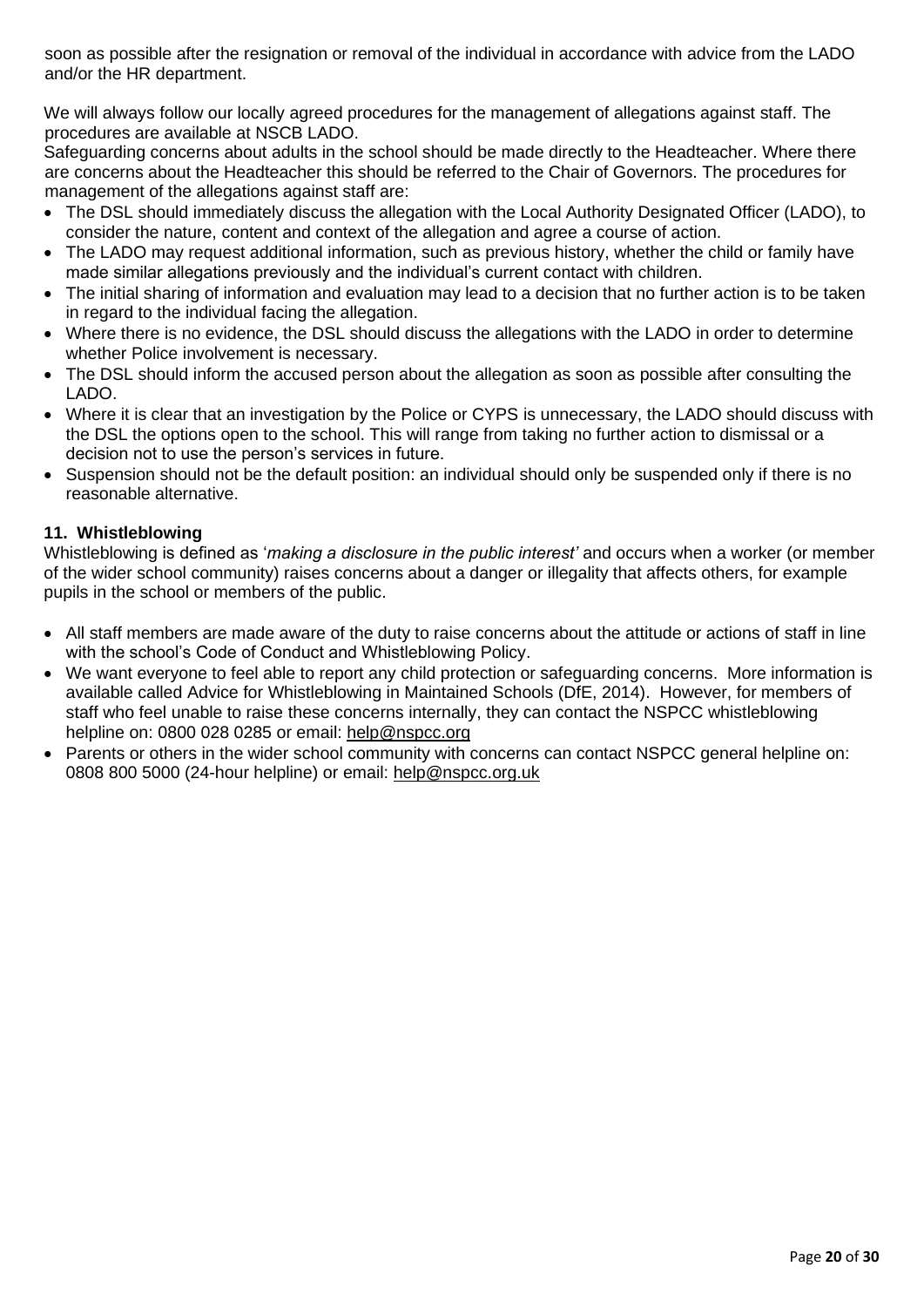#### <u>APPENDIX 1</u> **Newham Joint Statement on** *Everyone's Invited*

**[Joint position statement on Everyone's invited | Newham Connect](https://www.newhamconnect.uk/Article/90305)** 

<u>APPENDIX 2</u> **Early Help Offer**

[http://www.newhamlscb.org.uk/wp-content/uploads/2018/02/04892-Pathways\\_A4-HIRES.pdf](http://www.newhamlscb.org.uk/wp-content/uploads/2018/02/04892-Pathways_A4-HIRES.pdf)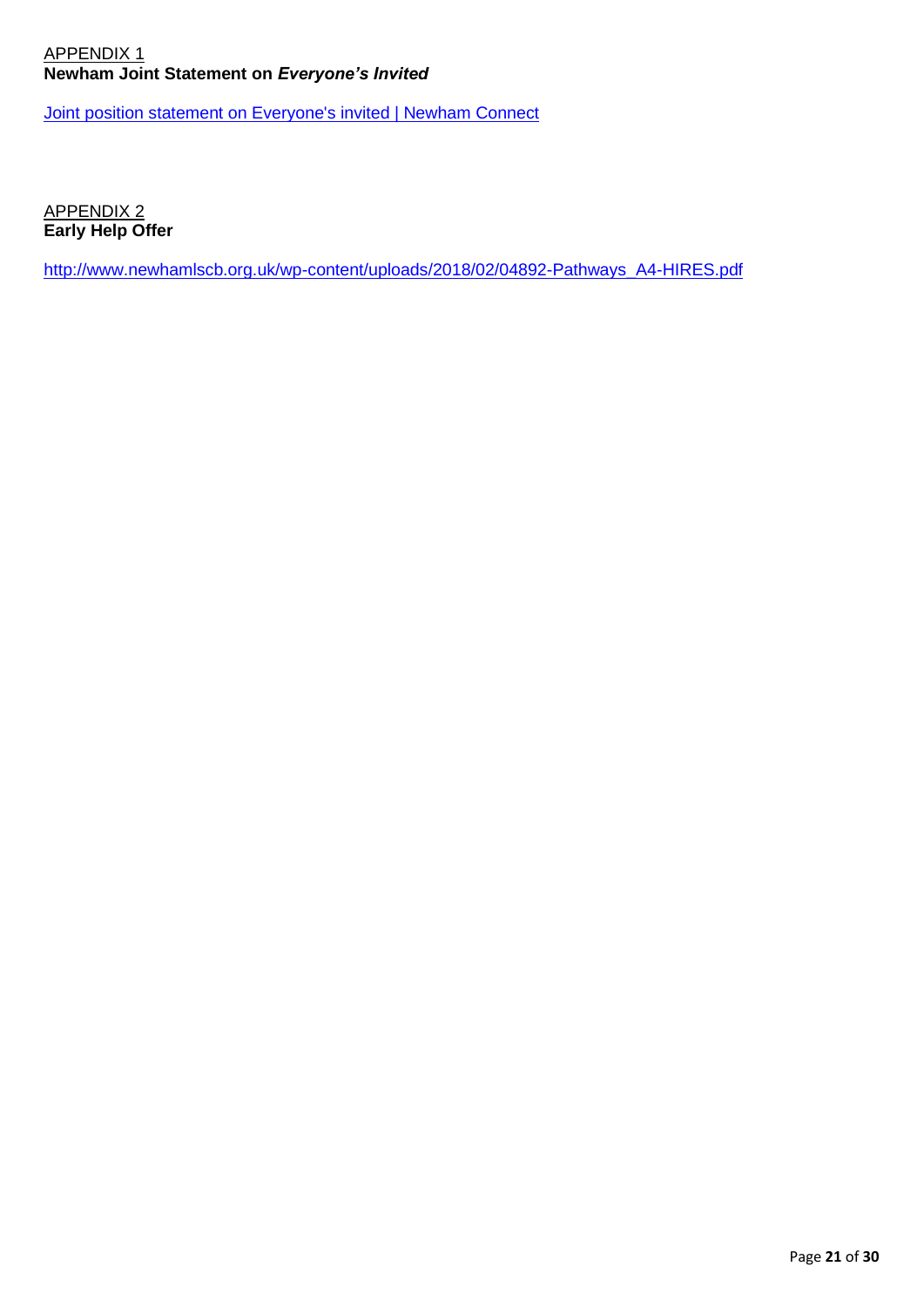#### <u>APPENDIX 3</u> **Recording Safeguarding Concerns**

| Full Name of Child                                                                                                                                    | Date of Birth | <b>Tutor Group/Class</b> |  |
|-------------------------------------------------------------------------------------------------------------------------------------------------------|---------------|--------------------------|--|
|                                                                                                                                                       |               |                          |  |
|                                                                                                                                                       |               |                          |  |
| Nature of worry, concern or disclosure                                                                                                                |               |                          |  |
| Please include where you were when the child made a disclosure, what you saw, who else was there and what the child said or did and what you<br>said. |               |                          |  |
|                                                                                                                                                       |               |                          |  |
|                                                                                                                                                       |               |                          |  |
|                                                                                                                                                       |               |                          |  |
|                                                                                                                                                       |               |                          |  |
|                                                                                                                                                       |               |                          |  |
| Time and date of incident:                                                                                                                            |               |                          |  |
| Did you see it Yes / No<br>Was there an injury? Yes/ No                                                                                               |               |                          |  |
| Describe the injury                                                                                                                                   |               |                          |  |
|                                                                                                                                                       |               |                          |  |
| Have you filled in the body plan to show where the injury is and its approximate size? Yes /No                                                        |               |                          |  |
| Was anyone else with you? If 'Yes' who?                                                                                                               |               |                          |  |
| Has this happened before?<br>Is 'Yes' did you report the previous incident?                                                                           |               |                          |  |
| Who are you passing this information to?                                                                                                              |               |                          |  |
| Name:                                                                                                                                                 |               |                          |  |
| <b>Position:</b>                                                                                                                                      |               |                          |  |
|                                                                                                                                                       |               |                          |  |
| Your signature:                                                                                                                                       |               |                          |  |
| <b>Printed Name:</b>                                                                                                                                  |               |                          |  |
| Role in School:                                                                                                                                       |               |                          |  |
| Time form completed:                                                                                                                                  |               |                          |  |
| Time form received by Designated Safeguarding Lead:                                                                                                   |               |                          |  |
| Action taken by Designated Safeguarding Lead:                                                                                                         |               |                          |  |
| Referred to:                                                                                                                                          |               |                          |  |
| Time:<br>Date:                                                                                                                                        |               |                          |  |
| Have Parents been informed? Yes / No (If no, state reason)                                                                                            |               |                          |  |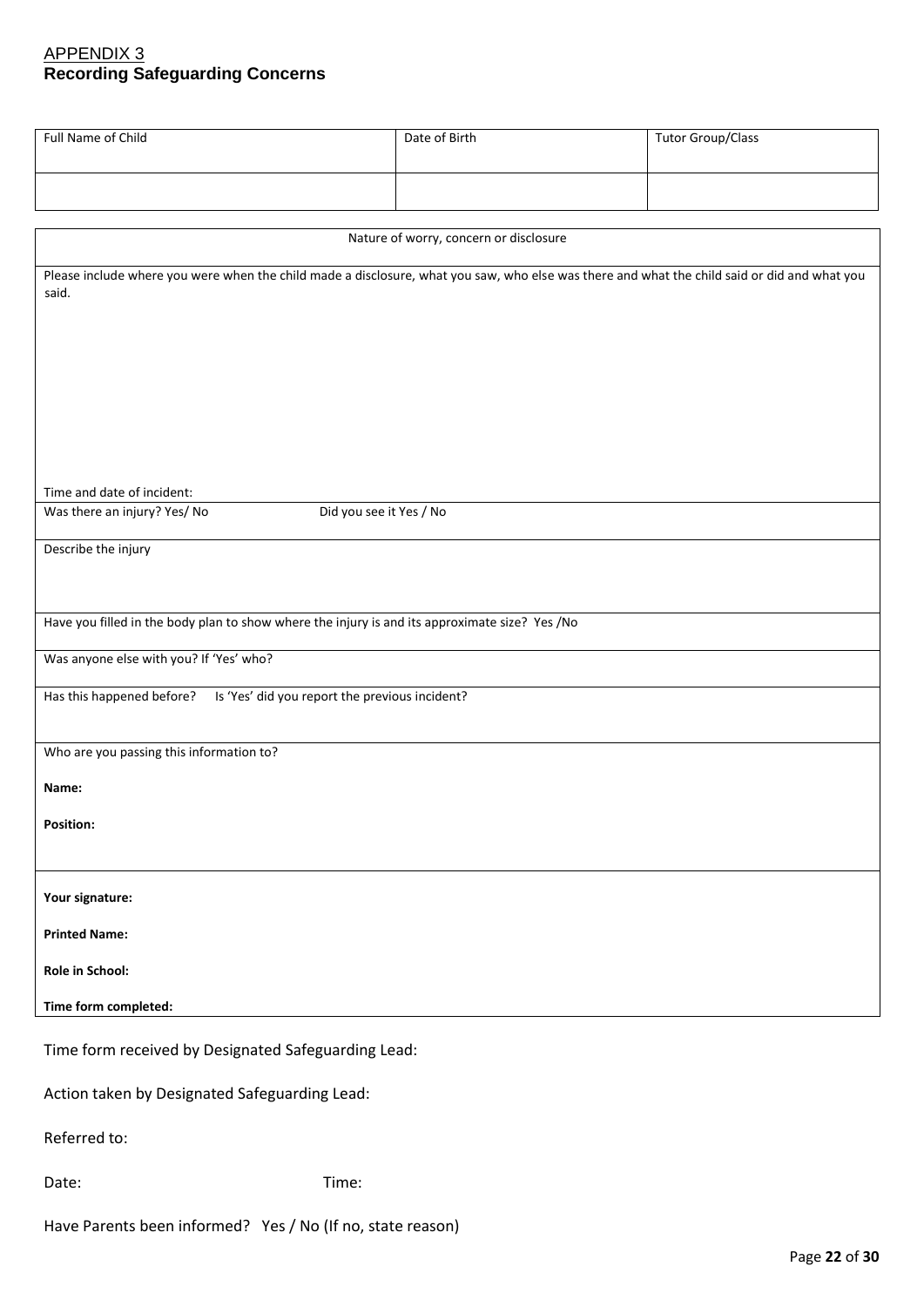Feedback given to:



Further Action Agreed:

DSL Signature:

Printed Name:

Date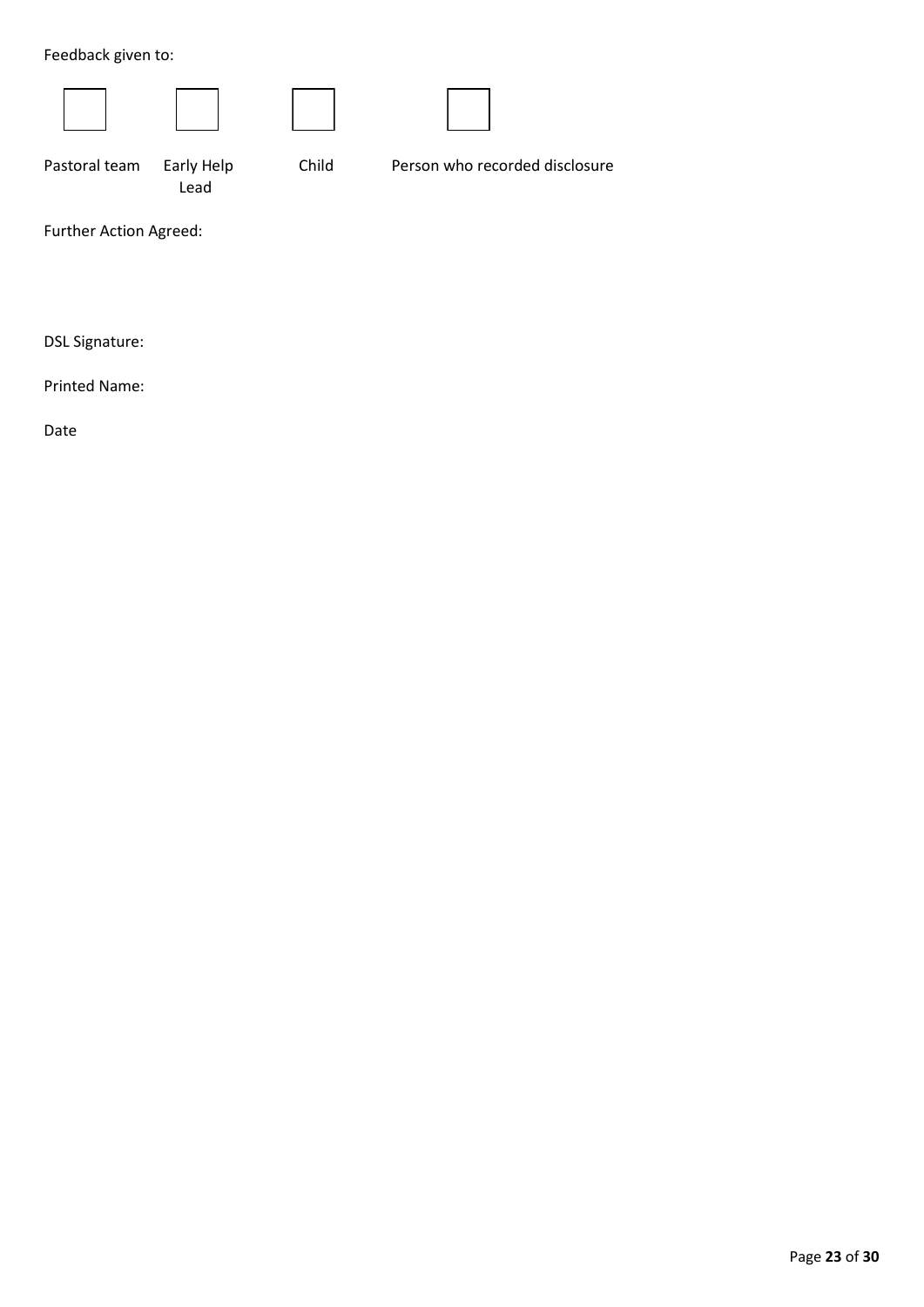## **Body Plans**

# Young Child

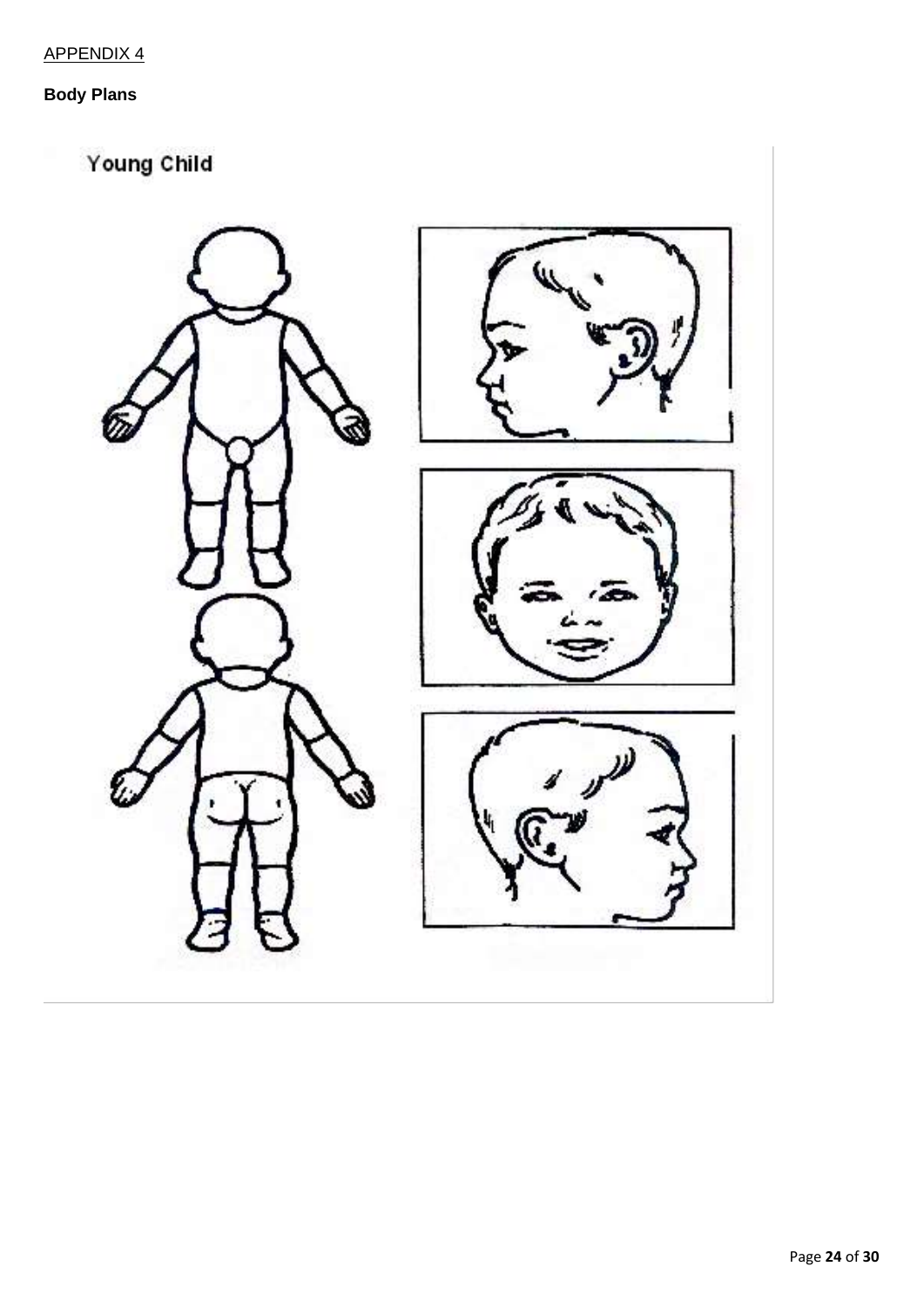# Older Child

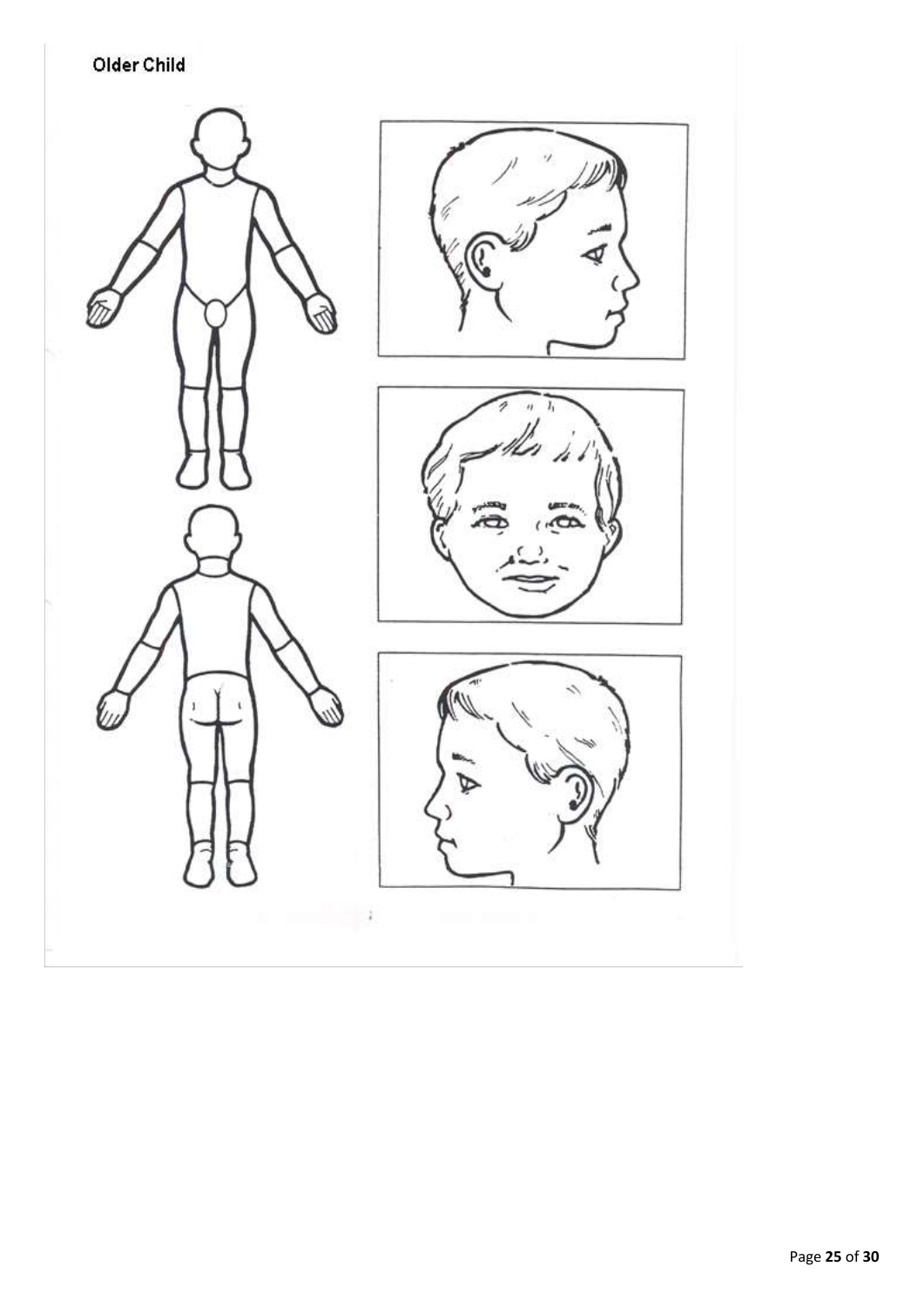#### APPENDIX 5 **Situations where there should be a referral to Newham Triage**

- **1. When it is suspected a child has suffered or is at risk of suffering significant harm either because disclosures or allegations have been made or from the presenting evidence. (Section 47)**
- Physical abuse: when a parent or carer deliberately injures or induces illness in a child by hitting, shaking, throwing, poisoning, burning or scalding, drowning or suffocating or otherwise causing physical harm.
- Emotional abuse: when a child is persistently maltreated as to cause severe and persistent adverse effects to their emotional development. When you think a child is traumatised, injured or neglected as a result of domestic violence or persistent serious verbal threats.
- Sexual abuse: forcing or enticing a child to take part in sexual activities including both contact and noncontact (pornographic, voyeuristic) abuse. When a girl under 13 is pregnant.
- Neglect: the persistent failure to meet a child's basic physical and psychological needs which could cause significant harm to their health & development.
- **2. When there is a concern that a parent or carer poses a risk to children, including when someone has criminal convictions which suggest a risk to children or he/she poses a risk to a child of FGM, honour-based violence or forced marriage. (Section 47)**
- Children living in contact with adults with former schedule 1 offences or known to MAPPA/MARAC processes.
- Children/unborn babies of parents who have previously had children removed or with issues such as substance misuse, mental health problems or disabilities which could place children at risk of significant harm.
- Children whose parents suffer from mental health problems where the child is the subject of parental delusions, even if the parent is not living with the child.
- **3. When a child is abandoned, home alone, lost or no-one has parental responsibility. (Section 17 or Section 47)**
- Children living in contact with adults with former schedule 1 offences or known to MAPPA/MARAC processes.
- Children/unborn babies of parents who have previously had children removed or with issues such as substance misuse, mental health problems or disabilities which could place children at risk of significant harm.
- Children whose parents suffer from mental health problems where the child is the subject of parental delusions, even if the parent is not living with the child.
- **4. When a child is abandoned, home alone, lost or no-one has parental responsibility (Section 17 or Section 47)**
- This includes vulnerable children left home alone and children whose parents are incapacitated through physical or mental ill-health from caring for them.
- **5. When a child or young person is at risk of imminent family breakdown or breakdown has already occurred. (Section 17 or Section 47)**
- Children whose parents are experiencing a crisis or domestic violence dispute and are temporarily incapable of caring for them. When the parents' drug and alcohol misuse, learning difficulties, physical and/or mental health are preventing them from caring for their children.
- Young people who are in crisis with their parents and who require professional intervention to prevent family breakdown.

#### **6. When a child has a disability, serious or terminal illness. (Section 17)**

- Including where a child has been in hospital for 3 months or more.
- Where a child may need a package of services to support living at home.

### **7. When a child may be privately fostered. (Section 17)**

• Children who are 'looked after' by someone other than a parent, step-parent, grandparent, aunt, uncle or sibling.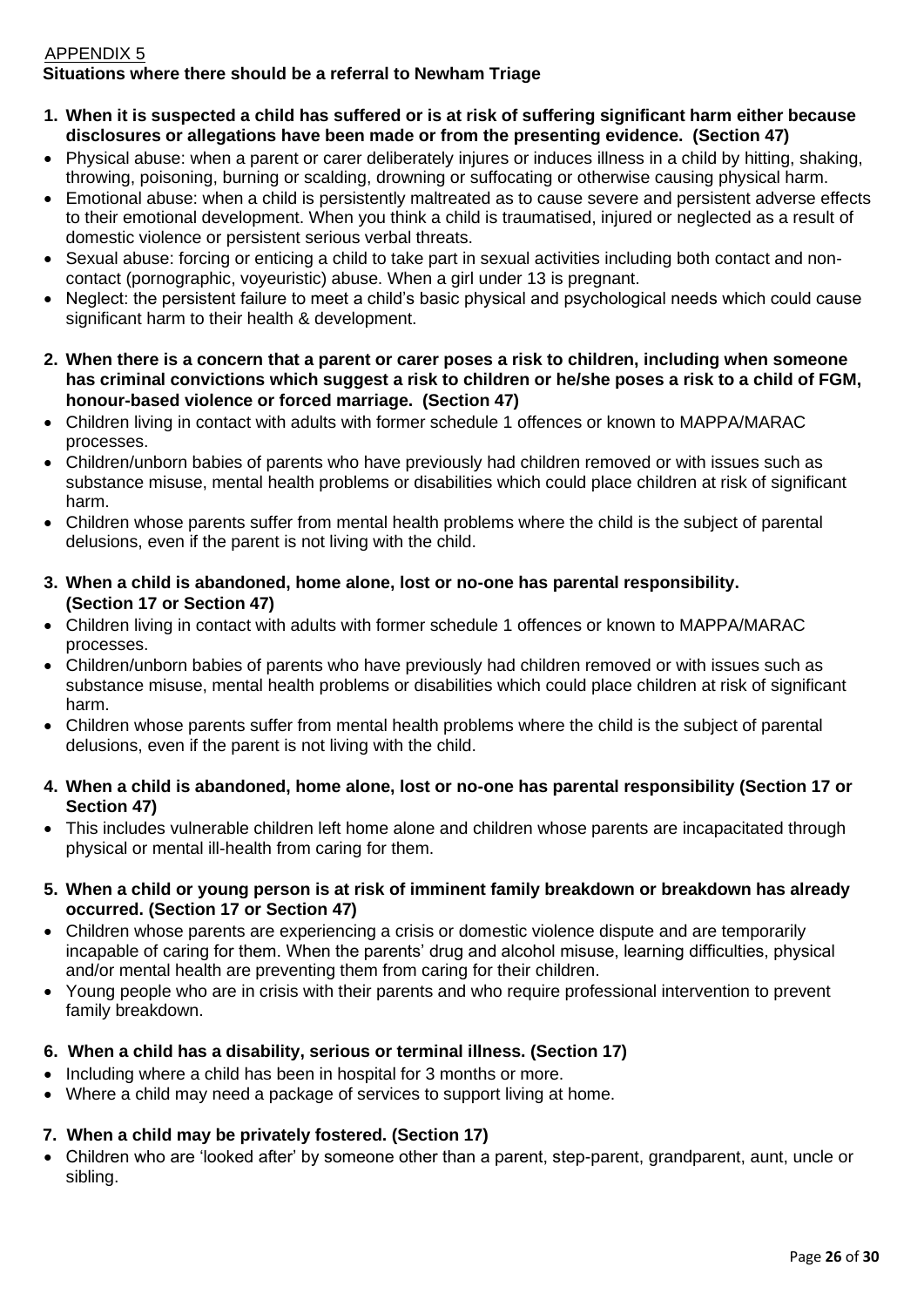- **8. When there is a suspicion that a child may be a 'child in need' which means they are unlikely to reach or maintain a satisfactory level of health or development without the provision of services. (Section 17)**
- Children of disabled parents entitled to carer's assessment.
- Children who are suspected of being trafficked.

#### **9. FGM - Female Genital Mutilation**

• Sometimes referred to as female circumcision, cutting or sunna, refers to all procedures that intentionally alter or cause injury to the female genital organs for non-medical reasons (2014 NHS)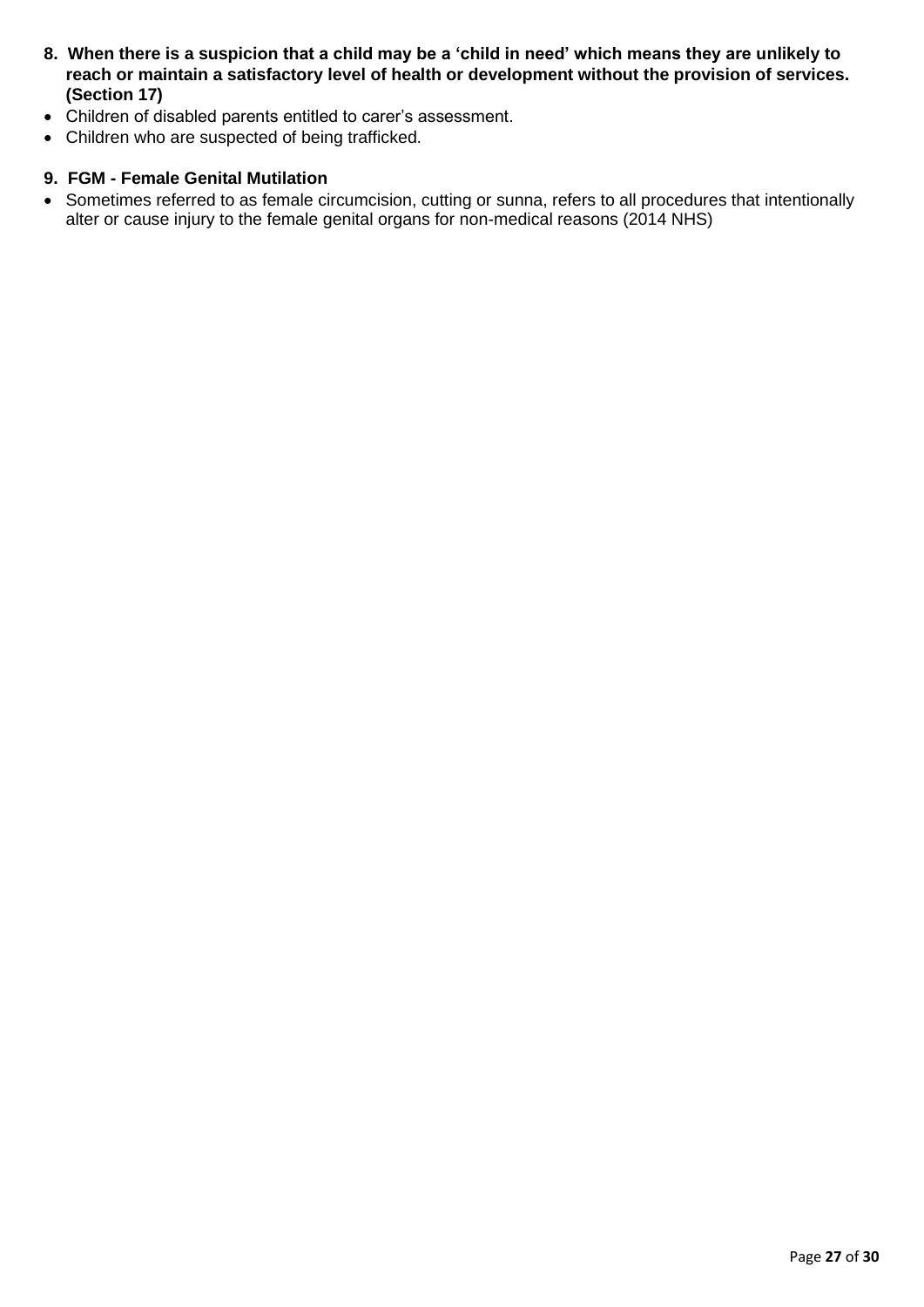#### APPENDIX 6: **Coronavirus**

In the current situation, the main principles of this safeguarding policy should be adhered to. This includes the reporting of concerns about children or adults, escalation policies, and all processes relating to specific safeguarding issues.

#### **Delegation and lead DSL**

For safeguarding at Altmore & Lathom Schools Federation, the following delegation list applies.

| Name                            | Contact details |                                       |
|---------------------------------|-----------------|---------------------------------------|
| Sarah Rowlands (EHT)            | 07415 800030    | sarah.rowlands@alfederation.com       |
| Carolyn Marles (Altmore)        | 07415 858146    | carolyn.marles@alfederation.com       |
| Yolanda Musinguzi (Lathom)      | 07872 823501    | yolanda.musinguzi@alfederation.com    |
| Karen Higgins (AHT - Altmore)   | 07495 585604    | karen.higgins@alfederation.com        |
| Lynn Walton (AHT - Altmore)     | 07494 440819    | lynn.walton@alfederation.com          |
| Kelly Grove (AHT - Altmore)     | 07494 281735    | kelly.grove@alfederation.com          |
| Janine Lodhia (AHT - Lathom)    | 07572 440500    | janine.lodhia@alfederation.com        |
| Lisa Wenborne (AHT - Lathom)    | 07872 823503    | lisa.wenborne@alfederation.com        |
| Zena Holroyd-Doveton (Lathom)   | 07712 829131    | zena.holroyd-doveton@alfederation.com |
| Sandie Boulter (CC - Altmore)   | 07939 949878    | sandra.boulter@alfederation.com       |
| Vicky Cunningham (CC - Altmore) | 07961 632920    | vicky.cunningham@alfederation.com     |
|                                 |                 |                                       |

#### **Updated guidance: Social Care, MASH, LADO**

As of now, the processes for Social Care, MASH, and the LADO remain as in the main policy. As with all key services, social care is currently focused on the highest risk cases. Any changes will be reflected in an update to this appendix. All escalation and other processes should be followed as usual and as set out in the main body of this policy.

#### **Safeguarding vulnerable children**

Each school has a list of vulnerable children. This includes but is not limited to children who: receive High Needs Funding; are LAC; have an allocated social worker. Many of our children have additional vulnerabilities. These children are discussed in our weekly briefing meetings and tracked in our Leadership Team meetings.

All children and families who we consider vulnerable are being encouraged to attend school. Where this is not happening, and the children have an allocated social worker, we are working closely with the social worker to ensure regular contact and to continue working to remove barriers so the children can attend. Regular welfare calls/contact are made at least once a week – more regularly for those children at highest risk. Records of all calls/contact are recorded on *Safeguard* and where appropriate copied to the allocated Social Worker; any concerns are escalated following the processes set out in the main body of this policy.

Food parcels are being distributed to all eligible families on a weekly basis. However, if there are immediate concerns regarding food for any vulnerable family, this must be flagged so that arrangements can be made to support the family.

Additionally, by nature of the web-based learning platforms that are being used by children for their home learning during this school closure period – engagement is being tracked by class teachers and the linked member of the leadership team. Non-engagement is an indicator that is flagged and followed-up with a welfare phone call.

#### **Online safeguarding and peer-on-peer abuse**

We have very clear procedures in place for online safety, particularly where new technologies or approaches are being used as a result of the current situation. All staff have signed the *Acceptable Use Policy*, this continues to apply, along with providing clarity that the usual standards and expectations remain, in regard to any interactions with children.

#### **Staff interacting with children online, particularly if using video technology, must follow the following guidelines:**

- Risk assessment to be carried out for online learning using video technology.
- Staff and children must wear suitable clothing, as should anyone else in the household.
- Any computers used should be in appropriate areas, for example, not in bedrooms; and where possible be against a neutral background.
- Language must be professional and appropriate, including any family members in the background.
- Schools should risk assess the use of live learning using webcams (this is not currently being used by our schools).